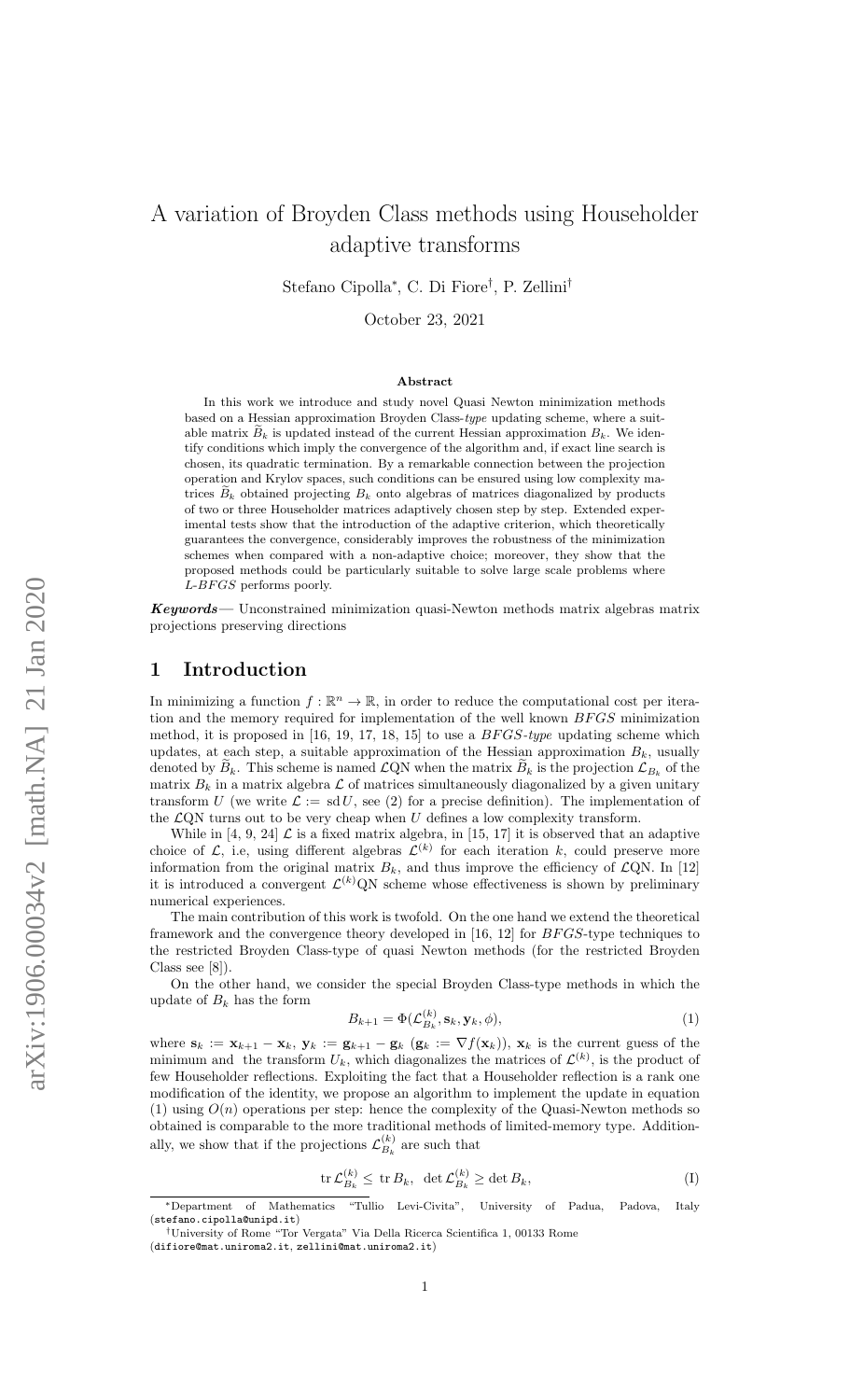$$
\mathcal{L}_{B_k}^{(k)} \mathbf{s}_k = B_k \mathbf{s}_k,\tag{II}
$$

then the new  $\mathcal{L}^{(k)}(N)$  method is sound (see Algorithm 3) if the objective function is convex and has a minimizer (see Theorem 1, Theorem 3 and Corollary 1).

The  $\mathcal{L}^{(k)}$ QN methods so obtained turn out to be a remarkable refinement of the methods introduced in  $[12]$ . Observe that equation  $(II)$ , which allows to mimic the  $BFGS$  self correction properties (see Section 4), is equivalent to the equality  $(\mathcal{L}_{B_i}^{(k)})$  $B_k^{(k)}$ )<sup>-1</sup>**g**<sub>k</sub> =  $B_k^{-1}$ **g**<sub>k</sub>, i.e., the new introduced method (Algorithm 3) belongs to *both* the Secant and N on Secant class of Broyden Class-type methods (see [16, 12] and Section 2.2 for the precise definitions), thus rising a question on the very meaning of secant equation in Quasi-Newton methods [12]. Moreover, developing a further adaptive criterion (see (58)) for the choice of  $\widetilde{B}_k = \mathcal{L}_{B_k}^{(k)}$  $B_k^{(k)}$ we produce a low complexity convergent  $\mathcal{L}^{(k)}$ QN with quadratic termination property (see Algorithm 5).

The proposed adaptive criteria can be satisfied by  $\mathcal{L}^{(k)} = \text{sd} U_k$  where  $U_k$  is the product of three Householder matrices. Algorithm 3 and Algorithm 5 can be implemented by storing, respectively, 15 or 17 vectors of length n, whereas  $L-BFGS - a$  limited memory version of BFGS suitable to solve large scale problems [22, 34] – requires  $2M + 2$  vectors of length n (being M the number of  $s_j, y_j$  used to define  $B_{k+1}$ ). Even if L-BFGS is usually used with small values of  $M$ , it is well known that for some problems (see for example [28]) a greater value of  $M$  could be required, and hence, for these problems, the memory required for the implementation of the algorithms here proposed could be considerably smaller. Note, moreover, that in contrast with  $L-BFGS$  where some information is discarded at each step, in Algorithm 3 and Algorithm 5 the second order information generated in all the previous steps is stored in an approximate way.

Using performance profiles [21] based on iterations, function evaluations and time, the results of numerical experiences on set of problems, taken from CUTEst [26], are provided. These experiences confirm that the proposed scheme (Algorithm 5) permits to guarantee a better level of approximation of second order information if compared with  $L-BFGS$  (even if a big value of M is chosen) resulting on an increased robustness. Additional numerical experiences on a different set of problems, see Experiment 2, highlight the competitiveness of our proposals if compared to previous  $\mathcal{L}QN$  algorithms studied in literature.

Moreover, following the ideas developed, for instance, in  $[1, 2]$ , a suitable scaling improves the efficiency of  $\mathcal{L}^{(k)}(N)$ . In particular, Scaled (Sc)  $\mathcal{L}^{(k)}(N)$  turns out to be competitive, in some cases, with respect to  $L-BFGS$  (see Remark 7 and Section 8).

## 2 Notation and preliminaries

We will freely use familiar properties of symmetric positive definite matrices and fundamental results concerning algebras of matrices simultaneously diagonalized by a given unitary transform.

We use the shorthand pd to denote a real symmetric positive definite matrix. Given a vector  $\mathbf{z} \in \mathbb{R}^n$  we write  $\mathbf{z} > 0$  to denote entry-wise positivity. Let  $d(\mathbf{z})$  be the diagonal matrix whose diagonal entries are the components of z; let  $d(A)$  and  $\lambda(A)$  be the vectors of the diagonal entries and of the eigenvalues of a given matrix A, respectively. Finally, the symbol  $\|\cdot\|$  will denote both the euclidean norm for vectors and the corresponding induced norm for matrices.

#### 2.1 Matrix Algebras

Let  $M_n(\mathbb{C})$  be the set of all  $n \times n$  matrices with complex entries. Given a unitary matrix  $U \in M_n(\mathbb{C})$  (i.e. U  $n \times n$  and  $U^H = U^{-1}$ ), define the following algebra  $\mathcal L$  of matrices:

$$
\mathcal{L} := \text{sd } U = \{ Ud(\mathbf{z})U^H : \mathbf{z} \in \mathbb{C}^n \}. \tag{2}
$$

Given a matrix  $B \in M_n(\mathbb{C})$ , by the Hilbert projection theorem, there exists a unique element  $\mathcal{L}_B \in \mathcal{L}$  such that

$$
||\mathcal{L}_B - B||_F \le ||X - B||_F, \quad \forall \ X \in \mathcal{L}, \tag{3}
$$

where  $\|\cdot\|_F$  denotes the Frobenius norm. It is easy to find the following explicit formula for  $\mathcal{L}_B$  (see for example [16]):

$$
\mathcal{L}_B = Ud(\mathbf{z}_B)U^H, \text{ where } [\mathbf{z}_B]_i = [U^H B U]_{ii}, i = 1, \dots, n. \tag{4}
$$

 $\mathcal{L}_B$  will be called the *best approximation in Frobenius norm* of B in  $\mathcal{L}$ .

For the sake of completeness we recall hereafter few important results on the projection  $\mathcal{L}_B$  of a matrix B onto a sdU subspace.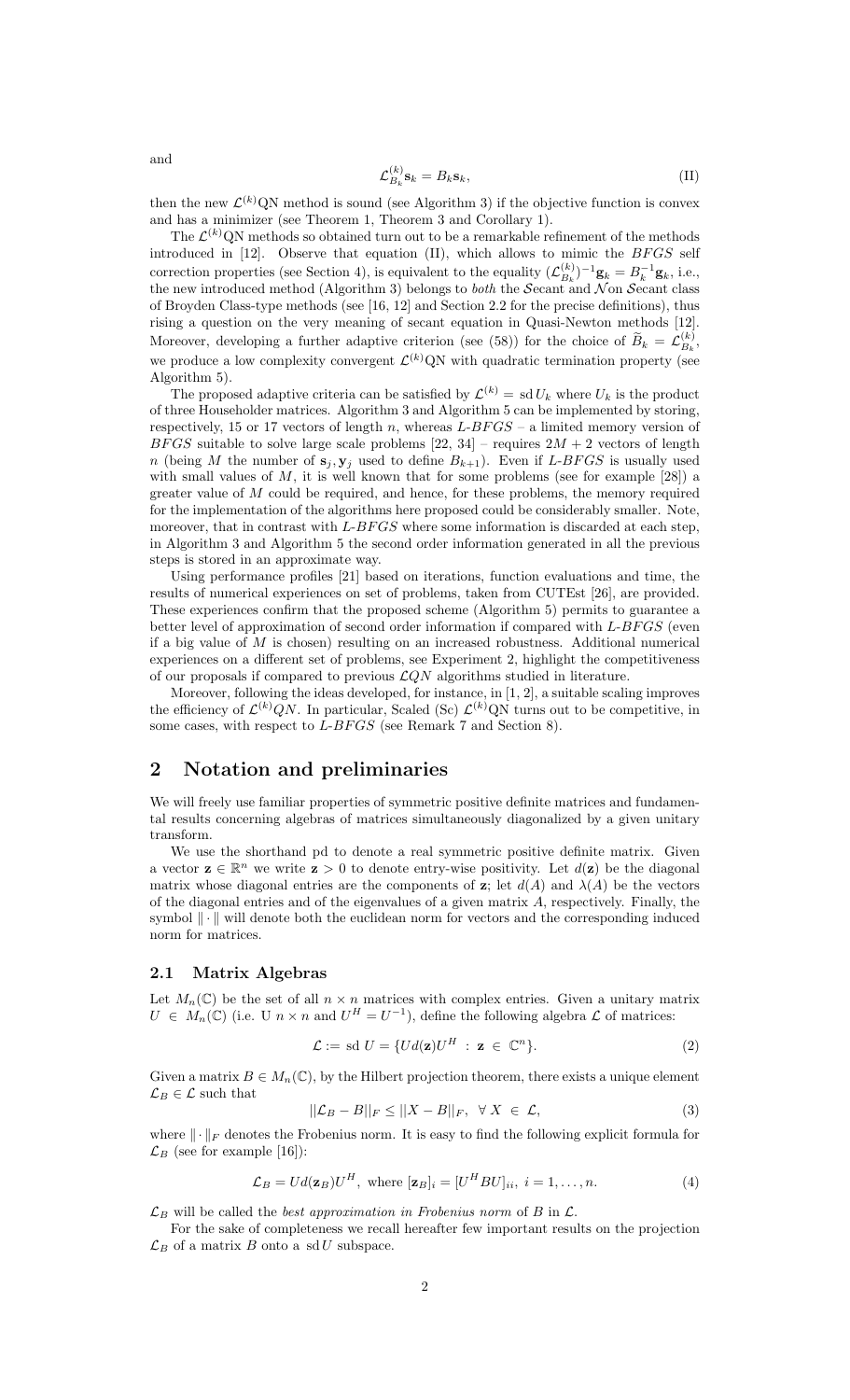**Lemma 1.** Let U be an unitary matrix, let  $\mathcal{L} = sdU$  and let  $B \in M_n(\mathbb{C})$ .

- 1. If  $B = \mathbf{x} \mathbf{y}^T$ , then  $z_{\mathbf{x} \mathbf{y}^T} = d(U^H \mathbf{x}) U^T \mathbf{y}$  where  $\mathbf{x}, \mathbf{y} \in \mathbb{C}^n$ .
- 2. If  $B = B^H$ , then  $\mathcal{L}_B = \mathcal{L}_B^H$  and  $\min \lambda(B) \leq \lambda(\mathcal{L}_B) \leq \max \lambda(B)$  where  $\lambda(X)$  denotes the generic eigenvalue of X. Therefore  $\mathcal{L}_B$  is Hermitian positive definite whenever B is Hermitian positive definite.
- 3. If  $B \in \mathbb{R}^{n \times n}$  then  $\mathcal{L}_B \in \mathbb{R}^{n \times n}$  whenever  $\mathcal L$  is closed under conjugation (i.e.,  $A \in \mathcal L \Rightarrow$  $\overline{A} \in \mathcal{L}$ ).
- 4.  $tr(\mathcal{L}_B) = tr(B)$
- 5. If B is pd, then  $\det(B) \leq \det(\mathcal{L}_B)$  where the equality holds iff U diagonalizes B, i.e., iff  $U^H BU$  is diagonal.

Proof. For 1. see [16], for 2., 3. and 4. see Propositions 5.2 in [20]. Concerning 5., let A be a pd matrix. Then we have det  $A \n\t\leq \prod_{i=1}^n a_{ii}$  (Hadamard inequality, see [27]), and  $\det(A) = \prod_{i=1}^n a_{ii}$  if and only if A is diagonal (see Theorem 7.8.1 [27]). In order to obtain 5. it is sufficient to apply these remarks to the pd matrix  $U^H BU$ . In fact, we have

$$
\det(B) = \det(U^H B U) \le \prod_{i=1}^n (U^H B U)_{ii} = \det(\mathcal{L}_B)
$$

and equality holds if and only if  $U^H BU$  is diagonal.

$$
\qquad \qquad \Box
$$

The properties 4. and 5. of Lemma 1 will be crucial to state the conditions (18) and (19), for the convergence of the new method (see Theorem 1).

For a more exhaustive treatment of the contents of Lemma 1, and its relevance for  $\mathcal{L}^{(k)}$ QN minimizations algorithms and optimal preconditioning of linear systems, one can see  $[16]$  and  $[20]$ . Even if in the following sections we will use real unitary matrices U, in many situations the transform U that diagonalizes matrices of  $\mathcal{L}$ , is defined on  $\mathbb{C}$ . This is the typical case of circulant matrices, where  $U$  is the Fourier transform. Then, to maintain a suitable degree of generality, the notation  $U^H$  is necessary instead of  $U^T$ , and partial results of the computational process, implicit in the iteration step  $B_k = \Phi(\mathcal{L}_{B_k}^{(k)})$  $\mathcal{B}_k^{(\kappa)},\mathbf{s}_k,\mathbf{y}_k,\phi)$ (see Algorithm 3), will be complex numbers. This does not compromise the fact that in each instruction the final numerical results are real. However, in this paper we will consider just real transforms  $U$ , so we will exchange the word 'unitary' with the word 'orthogonal' and the superscript ' $H'$  (Hermitian) with the superscript 'T' (transpose) from the next section on.

The algebras  $\mathcal L$  considered in this article will be of low complexity, i.e., the matrix vector product Ax, for  $A \in \mathcal{L}$ , will be computable in a number of operations which grows slower than  $O(n^2)$ .

### 2.2 Broyden Class-type methods

Let us consider a function  $f : \mathbb{R}^n \to \mathbb{R}$  where  $n \geq 2$ . In this paper we will study the following class of minimization methods obtained by generalizing the Broyden Class methods considered in [8]:

 $-1$ 

Data: 
$$
\mathbf{x}_0 \in \mathbb{R}^n
$$
,  $\mathbf{g}_0 = \nabla f(\mathbf{x}_0)$ ,  $\widetilde{B}_0$  pd,  $B_0$  pd,  $\mathbf{d}_0 = -B_0^{-1}\mathbf{g}_0$ ,  $k = 0$ ;  
\na while  $\mathbf{g}_k \neq 0$  do  
\n
$$
\begin{array}{ccc}\n\mathbf{x}_{k+1} = \mathbf{x}_k + \lambda_k \mathbf{d}_k ; & \mathbf{A}_k \text{ verifies conditions (6), (7) *}\n\end{array}
$$
\n
$$
\begin{array}{ccc}\n\mathbf{x}_{k+1} = \mathbf{x}_k + \lambda_k \mathbf{d}_k ; & \mathbf{A}_k \text{ verifies conditions (6), (7) *}\n\end{array}
$$
\n
$$
\begin{array}{ccc}\n\mathbf{s}_k = \mathbf{x}_{k+1} - \mathbf{x}_k; \\
\mathbf{g}_{k+1} = \nabla f(\mathbf{x}_{k+1}); \\
\mathbf{y}_k = \mathbf{g}_{k+1} - \mathbf{g}_k; \\
\mathbf{g}_{k+1} = \Phi(\widetilde{B}_k, \mathbf{s}_k, \mathbf{y}_k, \phi); \\
\mathbf{g}_{k+1} = \Phi(\widetilde{B}_k, \mathbf{s}_k, \mathbf{y}_k, \phi); \\
\mathbf{g}_{k+1} = -B_{k+1}^{-1}\mathbf{g}_{k+1}, & \text{define } B_{k+1} \text{ pd } (\mathcal{S})\\
\mathbf{s}_k = k + 1; & \text{if } k = 0, \text{ if } k = 0, \text{ if } k = 0, \text{ if } k = 0, \text{ if } k = 1, \text{ if } k = 0, \text{ if } k = 1, \text{ if } k = 0, \text{ if } k = 1, \text{ if } k = 0, \text{ if } k = 1, \text{ if } k = 0, \text{ if } k = 1, \text{ if } k = 1, \text{ if } k = 1, \text{ if } k = 1, \text{ if } k = 1, \text{ if } k = 1, \text{ if } k = 1, \text{ if } k = 1, \text{ if } k = 1, \text{ if } k = 1, \text{ if } k = 1, \text{ if } k = 1,
$$

Algorithm 1: Broyden Class-type

where  $B_k$  is an approximation of  $B_k$  and the updating formula is the Broyden's one applied to  $\widetilde{B}_k$ , i.e.

$$
\Phi(\widetilde{B}_k, \mathbf{s}_k, \mathbf{y}_k, \phi) := \widetilde{B}_k - \frac{\widetilde{B}_k \mathbf{s}_k \mathbf{s}_k^T \widetilde{B}_k}{\mathbf{s}_k^T \widetilde{B}_k \mathbf{s}_k} + \frac{\mathbf{y}_k \mathbf{y}_k^T}{\mathbf{y}_k^T \mathbf{s}_k} + \phi \mathbf{s}_k^T \widetilde{B}_k \mathbf{s}_k \mathbf{v}_k \mathbf{v}_k^T.
$$
\n(5)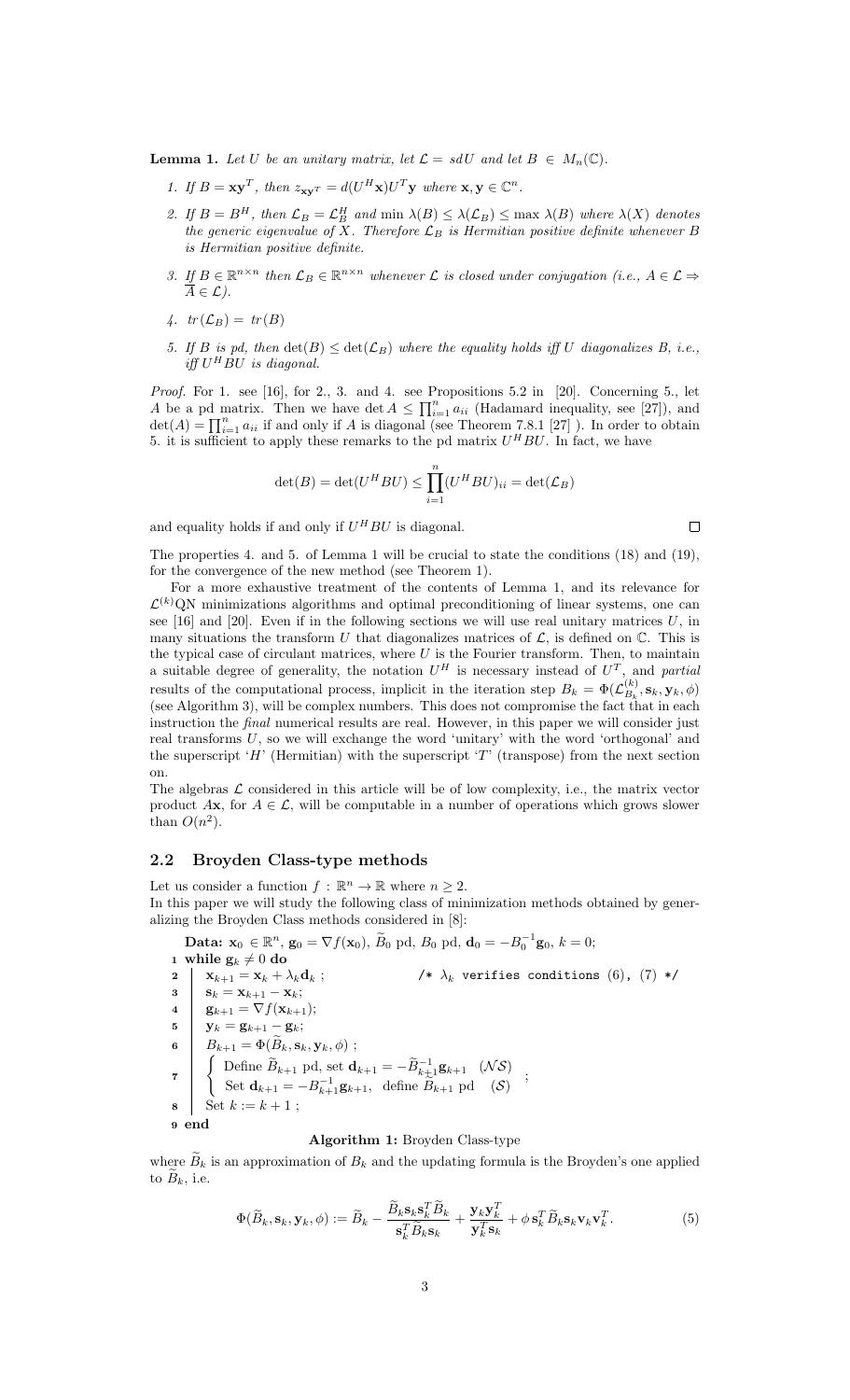In (5) the vector  $\mathbf{v}_k$  is defined by

$$
\mathbf{v}_k = \frac{\mathbf{y}_k}{\mathbf{y}_k^T \mathbf{s}_k} - \frac{\widetilde{B}_k \mathbf{s}_k}{\mathbf{s}_k^T \widetilde{B}_k \mathbf{s}_k}
$$

and  $\phi$  is a non negative parameter so that  $\Phi(\widetilde{B}_k, \mathbf{s}_k, \mathbf{y}_k, \phi)$  is pd whenever  $\widetilde{B}_k$  is pd and  $\mathbf{y}_k^T \mathbf{s}_k > 0.$ 

For  $\phi \in [0, 1]$  we call the Broyden Class-type family "restricted". If  $B_k = B_k$  for all k, then for  $\phi = 0$  and  $\phi = 1$  one obtains, respectively, the *BFGS* and the DFP method [34].

We assume that the step-length parameter  $\lambda_k$  is chosen by an inexact line search satisfying the Wolfe conditions

$$
f(\mathbf{x}_k + \lambda_k \mathbf{d}_k) \le f(\mathbf{x}_k) + \alpha \lambda_k \mathbf{g}_k^T \mathbf{d}_k
$$
\n(6)

$$
g(\mathbf{x}_k + \lambda_k \mathbf{d}_k)^T \mathbf{d}_k \ge \beta \mathbf{g}_k^T \mathbf{d}_k \tag{7}
$$

where  $0 < \alpha < 1/2$  and  $\alpha < \beta < 1$ . Condition (7) implies  $y_k^T s_k > 0$ .

Let us observe that in the  $S$  case of Algorithm 1, the matrices generating the search directions  $\mathbf{d}_{k+1}$  satisfy the Secant Equation  $B_{k+1}\mathbf{s}_k = \mathbf{y}_k$ . Instead, in the NS case such property is not necessarily fulfilled, i.e., in general,  $B_{k+1}\mathbf{s}_{k} \neq \mathbf{y}_{k}$ .

In the following three remarks we collect some useful properties we will use in Section 3.

Remark 1. Observe that

$$
tr(B_{k+1}) = tr(\Phi(\widetilde{B}_k, \mathbf{s}_k, \mathbf{y}_k, \phi)) = tr(\widetilde{B}_k) + \frac{\|\mathbf{y}_k\|^2}{\mathbf{y}_k^T \mathbf{s}_k} + \phi \frac{\|\mathbf{y}_k\|^2}{\mathbf{y}_k^T \mathbf{s}_k} \frac{\mathbf{s}_k^T \widetilde{B}_k \mathbf{s}_k}{\mathbf{y}_k^T \mathbf{s}_k} - (1 - \phi) \frac{\|\widetilde{B}_k \mathbf{s}_k\|^2}{\mathbf{s}_k^T \widetilde{B}_k \mathbf{s}_k} - 2\phi \frac{\mathbf{y}_k^T \widetilde{B}_k \mathbf{s}_k}{\mathbf{y}_k^T \mathbf{s}_k}.
$$
\n(8)

Since  $\phi \mathbf{s}_k^T \tilde{B}_k \mathbf{s}_k \geq 0$ , the last term in (5) increases the eigenvalues of the previous part of the update, and hence

$$
\det(B_{k+1}) \ge \det(\widetilde{B}_k - \frac{\widetilde{B}_k \mathbf{s}_k \mathbf{s}_k^T \widetilde{B}_k}{\mathbf{s}_k^T \widetilde{B}_k \mathbf{s}_k} + \frac{\mathbf{y}_k \mathbf{y}_k^T}{\mathbf{y}_k^T \mathbf{s}_k}) = \det(\widetilde{B}_k) \frac{\mathbf{y}_k^T \mathbf{s}_k}{\mathbf{s}_k^T \widetilde{B}_k \mathbf{s}_k}
$$
(9)

(for the last equality see  $[34]$ ).

Remark 2. From (7) it follows that, using definitions in Algorithm 1,

$$
\mathbf{y}_k^T \mathbf{s}_k = \mathbf{g}_{k+1}^T \mathbf{s}_k - \mathbf{g}_k^T \mathbf{s}_k \ge -(1-\beta) \mathbf{g}_k^T \mathbf{s}_k \tag{10}
$$

from which we obtain

$$
\frac{\mathbf{s}_k^T \tilde{B}_k \mathbf{s}_k}{\mathbf{y}_k^T \mathbf{s}_k} \le \frac{\mathbf{s}_k^T \tilde{B}_k \mathbf{s}_k}{(1-\beta)(-\mathbf{g}_k^T \mathbf{s}_k)} = \frac{\lambda_k}{1-\beta} \tag{11}
$$

 $(\mathbf{s}_k^T \tilde{B}_k \mathbf{s}_k = \mathbf{s}_k^T(-\lambda_k \mathbf{g}_k))$  in the NS case) and

$$
\frac{\mathbf{s}_k^T B_k \mathbf{s}_k}{\mathbf{y}_k^T \mathbf{s}_k} \le \frac{\mathbf{s}_k^T B_k \mathbf{s}_k}{(1 - \beta)(-\mathbf{g}_k^T \mathbf{s}_k)} = \frac{\lambda_k}{1 - \beta} \tag{12}
$$

 $(\mathbf{s}_k^T B_k \mathbf{s}_k = \mathbf{s}_k^T(-\lambda_k \mathbf{g}_k))$  in the S case).

**Remark 3.** Let us define  $f_*$  to be the infimum of f. Using (6) we have (in both NS and S methods)

$$
\sum_{k=0}^{N} \mathbf{s}_{k}^{T}(-\mathbf{g}_{k}) = \sum_{k=0}^{N} -\lambda_{k} \mathbf{d}_{k}^{T} \mathbf{g}_{k}
$$
\n
$$
\leq \frac{1}{\alpha} \sum_{k=0}^{N} [f(\mathbf{x}_{k}) - f(\mathbf{x}_{k+1})]
$$
\n
$$
\leq \frac{1}{\alpha} [f(\mathbf{x}_{0}) - f_{*}] < \infty.
$$
\n(13)

Then the sum converges for  $n \to +\infty$ , from which we obtain

$$
\lim_{k \to +\infty} \mathbf{s}_k^T(-\mathbf{g}_k) = 0.
$$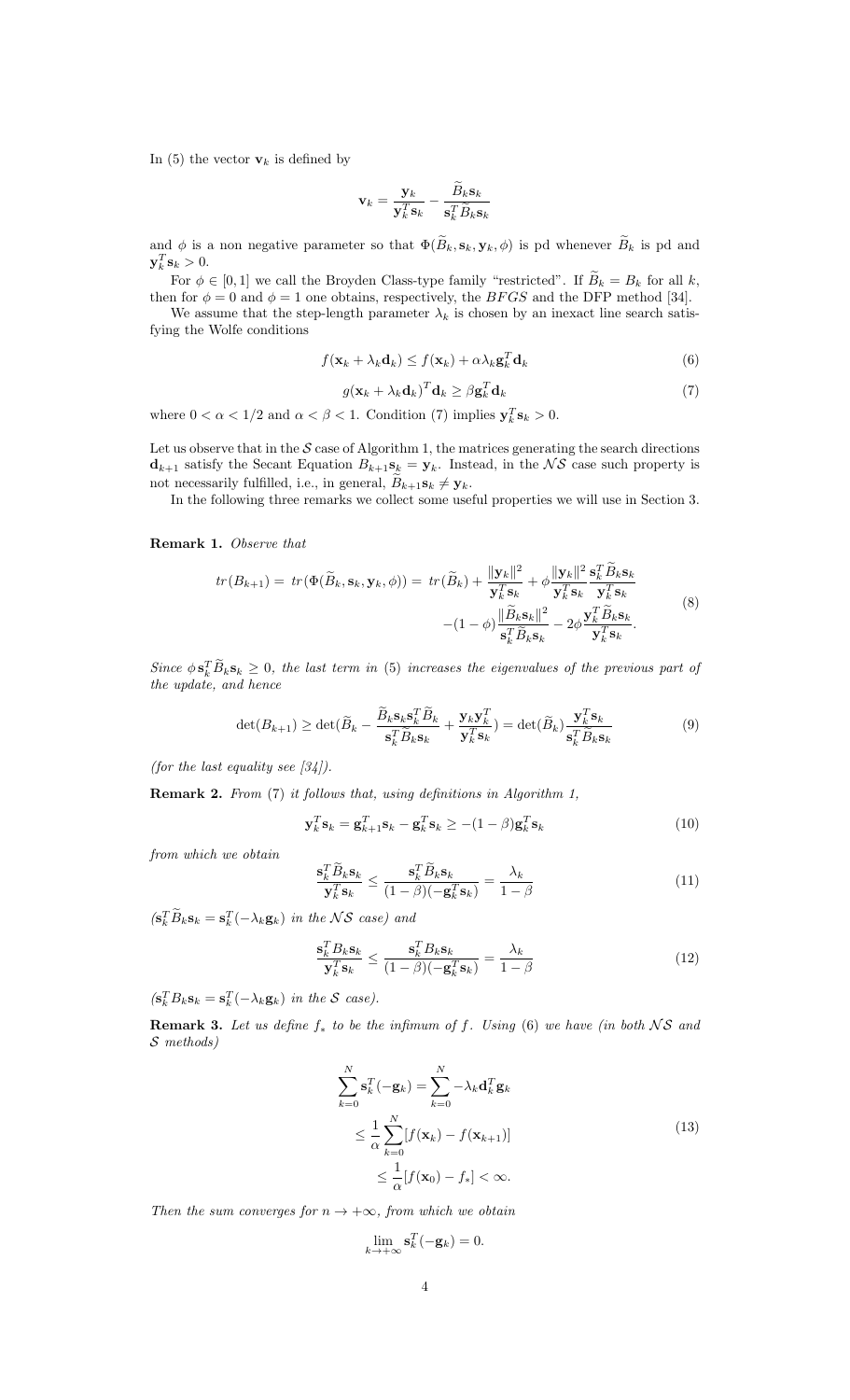### 2.3 Assumptions for the function f

In Section 3, in order to obtain a convergence result for the Broyden Class-type, we will do the following:

Assumption 1. The level set

$$
D = \{ \mathbf{x} \in \mathbb{R}^n : f(\mathbf{x}) \le f(\mathbf{x}_0) \}
$$

is convex, the function  $f(\mathbf{x})$  is twice continuously differentiable, convex and bounded below in D and the Hessian matrix is bounded in D, i.e.

$$
||G(\mathbf{x})|| \le M, \text{ being } M \text{ a positive constant.} \tag{14}
$$

**Remark 4.** Observe that the condition (14) could be replaced by uniform convexity of  $f(\mathbf{x})$ and Lipschitz condition on  $G(\mathbf{x})$ . Moreover, if Assumption 1 is fulfilled, then the following boundedness condition on the the Powell's ratio  $||\mathbf{y}_k||^2 / \mathbf{s}_k^T \mathbf{y}_k$  [37] holds:

$$
\frac{\|\mathbf{y}_k\|^2}{\mathbf{s}_k^T \mathbf{y}_k} \le M. \tag{15}
$$

where  $\mathbf{s}_k$ ,  $\mathbf{y}_k$  are the difference vectors produced by Algorithm 1. In fact, if we define (see  $[8]$ ,  $[34]$ ) the pd matrix

$$
\overline{G} = \int_0^1 G(\mathbf{x}_k + \tau \mathbf{s}_k) d\tau,
$$
\n(16)

then we have from standard analysis results,

$$
\mathbf{y}_k = \overline{G}\mathbf{s}_k \tag{17}
$$

and hence if  $\mathbf{z}_k = \overline{G}^{\frac{1}{2}} \mathbf{s}_k$ ,

$$
\frac{\|\mathbf{y}_k\|^2}{\mathbf{s}_k^T\mathbf{y}_k} = \frac{\mathbf{s}_k^T\overline{G}^2\mathbf{s}_k}{\mathbf{s}_k^T\overline{G}\mathbf{s}_k} = \frac{\mathbf{z}_k^T\overline{G}\mathbf{z}_k}{\mathbf{z}_k^T\mathbf{z}_k} \le \sup_{\tau \in [0,1]} \|G(\mathbf{x}_k + \tau\mathbf{s}_k)\| \le M.
$$

We recall that condition  $(15)$  is typically used to prove the global convergence of  $BFGS$ method [37] and of  $\mathcal{L}QN$  methods [16]. Observe that, if one could impose the *discrete* convexity condition (15) by a suitable line-search, the convergence results in the following sections would hold under the weaker assumptions  $f \in C^1$  and bounded below.

## 3 Conditions for the convergence of the Secant and  $\mathcal N$  on Secant Broyden Class-type

The matrices which generate the descent directions in the  $S$  case exhibit explicitly second order information (or, in other words, they satisfy the secant equation). Moreover, in contrast with the limited memory versions of Quasi-Newton methods, they store, in an approximate way, the second order information generated in all the previous steps of the algorithm. In this section we will prove that both  $S$  and  $\mathcal{NS}$  versions of Algorithm 1 are convergent if  $B_k$  is suitably chosen.

Now, using techniques and ideas developed in [8, 7], we state the following result which generalizes to the Broyden class of updating formulas [8] what has been proved in [12] for  $BFGS$ -type  $S$  methods.

**Theorem 1.** If the S version of Algorithm 1 with  $\phi \in [0,1)$  is applied to a function that satisfies Assumption 1 and  $\tilde{B}_k$  is chosen such that

$$
tr\widetilde{B}_k \le trB_k \tag{18}
$$

$$
\det \widetilde{B}_k \ge \det B_k \tag{19}
$$

$$
\frac{||B_k \mathbf{s}_k||^2}{(\mathbf{s}_k^T B_k \mathbf{s}_k)^2} \le \frac{||\widetilde{B}_k \mathbf{s}_k||^2}{(\mathbf{s}_k^T \widetilde{B}_k \mathbf{s}_k)^2}.
$$
\n(20)

for all k, then

$$
\liminf_{k \to \infty} \| \mathbf{g}_k \| = 0 \tag{21}
$$

for any starting point  $\mathbf{x}_0$  and any pd matrix  $B_0$ .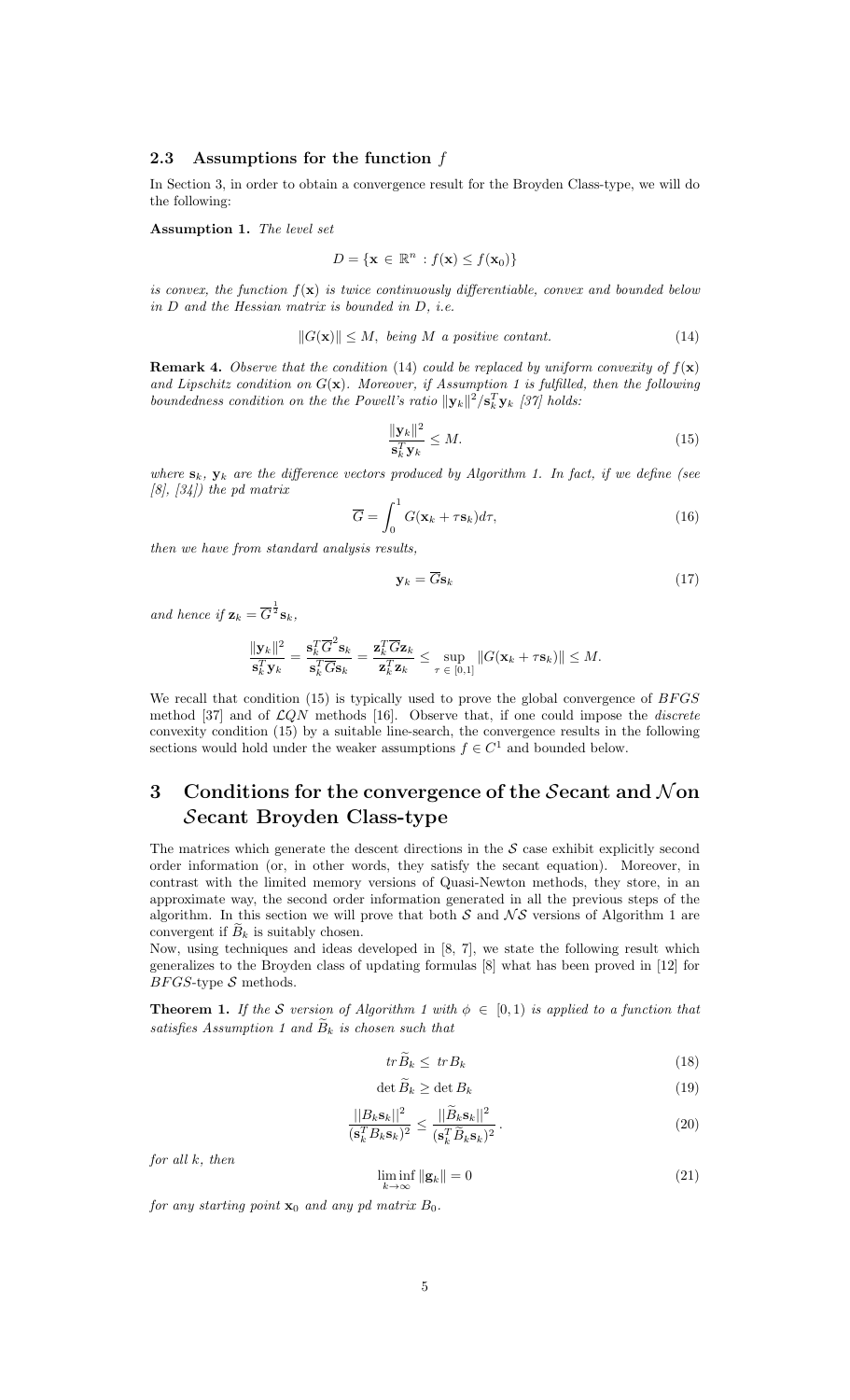The main idea to prove Theorem 1 is to compare the third and fifth term of (8). Let us define  $\psi_k$  as

$$
\psi_k := \left[\frac{\|\mathbf{y}_k\|^2}{\mathbf{y}_k^T \mathbf{s}_k} \frac{\mathbf{s}_k^T \widetilde{B}_k \mathbf{s}_k}{\mathbf{y}_k^T \mathbf{s}_k} - 2 \frac{\mathbf{y}_k^T \widetilde{B}_k \mathbf{s}_k}{\mathbf{y}_k^T \mathbf{s}_k}\right] \frac{\mathbf{s}_k^T \widetilde{B}_k \mathbf{s}_k}{\|\widetilde{B}_k \mathbf{s}_k\|^2}
$$
(22)

so that (8) becomes

$$
\operatorname{tr}\left(B_{k+1}\right) = \operatorname{tr}\left(\widetilde{B_k}\right) + \frac{\|\mathbf{y}_k\|^2}{\mathbf{y}_k^T \mathbf{s}_k} - \left(1 - \phi - \psi_k \phi\right) \frac{\|\widetilde{B}_k \mathbf{s}_k\|^2}{\mathbf{s}_k^T \widetilde{B}_k \mathbf{s}_k}.\tag{23}
$$

In the following remarks we state upper bounds for the addends appearing in (22).

### Remark 5.

$$
\frac{\|\mathbf{y}_k\|^2}{\mathbf{y}_k^T \mathbf{s}_k} \frac{\mathbf{s}_k^T \widetilde{B}_k \mathbf{s}_k}{\mathbf{y}_k^T \mathbf{s}_k} \frac{\mathbf{s}_k^T \widetilde{B}_k \mathbf{s}_k}{\|\widetilde{B}_k \mathbf{s}_k\|^2} \le M \frac{(\mathbf{s}_k^T \widetilde{B}_k \mathbf{s}_k)^2}{\mathbf{y}_k^T \mathbf{s}_k \|\widetilde{B}_k \mathbf{s}_k\|^2} \n\le M \frac{(\mathbf{s}_k^T B_k \mathbf{s}_k)^2}{\mathbf{y}_k^T \mathbf{s}_k \|\widetilde{B}_k \mathbf{s}_k\|^2} = \frac{M(\mathbf{s}_k^T(-\mathbf{g}_k))^2}{\mathbf{y}_k^T \mathbf{s}_k \|\mathbf{s}_k\|^2}
$$
\n
$$
\le \frac{M(\mathbf{s}_k^T(-\mathbf{g}_k))}{(1-\beta)\|\mathbf{s}_k\|^2},
$$
\n(24)

where first inequality follows using (15), the second using (20) and last inequality follows using  $(10)$ .

### Remark 6.

$$
\frac{|\mathbf{y}_{k}^{T}\tilde{B}_{k}\mathbf{s}_{k}|}{|\mathbf{y}_{k}^{T}\mathbf{s}_{k}}\frac{\mathbf{s}_{k}^{T}\tilde{B}_{k}\mathbf{s}_{k}}{\|\tilde{B}_{k}\mathbf{s}_{k}\|^{2}} \leq \frac{\|\mathbf{y}_{k}\|\mathbf{s}_{k}^{T}\tilde{B}_{k}\mathbf{s}_{k}}{\mathbf{y}_{k}^{T}\mathbf{s}_{k}\|\tilde{B}_{k}\mathbf{s}_{k}\|} \leq \frac{\sqrt{M}\mathbf{s}_{k}^{T}\tilde{B}_{k}\mathbf{s}_{k}}{\sqrt{\mathbf{y}_{k}^{T}\mathbf{s}_{k}\|\tilde{B}_{k}\mathbf{s}_{k}\|}} \leq \frac{\sqrt{M}\mathbf{s}_{k}^{T}\tilde{B}_{k}\mathbf{s}_{k}}{\sqrt{\mathbf{y}_{k}^{T}\mathbf{s}_{k}\|\tilde{B}_{k}\mathbf{s}_{k}\|}} = \frac{\sqrt{M}(\mathbf{s}_{k}^{T}(-\mathbf{g}_{k}))}{\sqrt{\mathbf{y}_{k}^{T}\mathbf{s}_{k}\|- \mathbf{g}_{k}\|}} \leq \frac{\sqrt{M}(\mathbf{s}_{k}^{T}(-\mathbf{g}_{k}))}{\sqrt{\mathbf{y}_{k}^{T}\mathbf{s}_{k}\|- \mathbf{g}_{k}\|}} \leq \frac{\sqrt{M}(\mathbf{s}_{k}^{T}(-\mathbf{g}_{k}))}{\sqrt{1-\beta\|- \mathbf{g}_{k}\|}},
$$
\n(25)

where the first inequality follows from Cauchy-Schwarz inequality, the second from (15), the third from  $(20)$ , the fourth from  $(10)$ .

We can now prove Theorem 1.

*Proof.* Arguing by contradiction, let us assume  $\|\mathbf{g}_k\|$  bounded away from zero, i.e., there exists  $\gamma > 0$  such that

$$
\|\mathbf{g}_k\| \ge \gamma > 0. \tag{26}
$$

From Remark 3 we obtain

$$
\lim_{k \to \infty} \frac{\mathbf{s}_k^T(-\mathbf{g}_k)}{\|- \mathbf{g}_k \|^2} = 0.
$$
\n(27)

Now we show that (27) leads to a contradiction, thus (26) cannot hold. From (22), using Remark 5, Remark 6 and (27) we obtain

$$
\lim_{k \to \infty} \psi_k = 0. \tag{28}
$$

Using (28), since  $\phi \in [0, 1)$ , we have that there exist an index s and constants  $l_1 > 0$ ,  $l_2 > 0$ such that

$$
l_2 \ge (1 - \phi - \psi_k \phi) \ge l_1 > 0 \quad \text{for all} \quad k \ge s. \tag{29}
$$

Then we can write (for  $j \geq s$ ), using (23),

$$
\text{tr}B_{j+1} \le \text{tr}B_s + \sum_{k=s}^j \frac{1}{\mathbf{y}_k^T \mathbf{s}_k} \|\mathbf{y}_k\|^2 - \sum_{k=s}^j \frac{1}{\mathbf{s}_k^T \widetilde{B}_k \mathbf{s}_k} \|\widetilde{B}_k \mathbf{s}_k\|^2 (1 - \phi - \psi_k \phi),\tag{30}
$$

and hence

$$
\text{tr}B_{j+1} \le \text{tr}B_s + \sum_{k=s}^j \frac{1}{\mathbf{y}_k^T \mathbf{s}_k} \|\mathbf{y}_k\|^2 \le \text{tr}B_s + M(j+1-s) \le c_1(j+2-s) \tag{31}
$$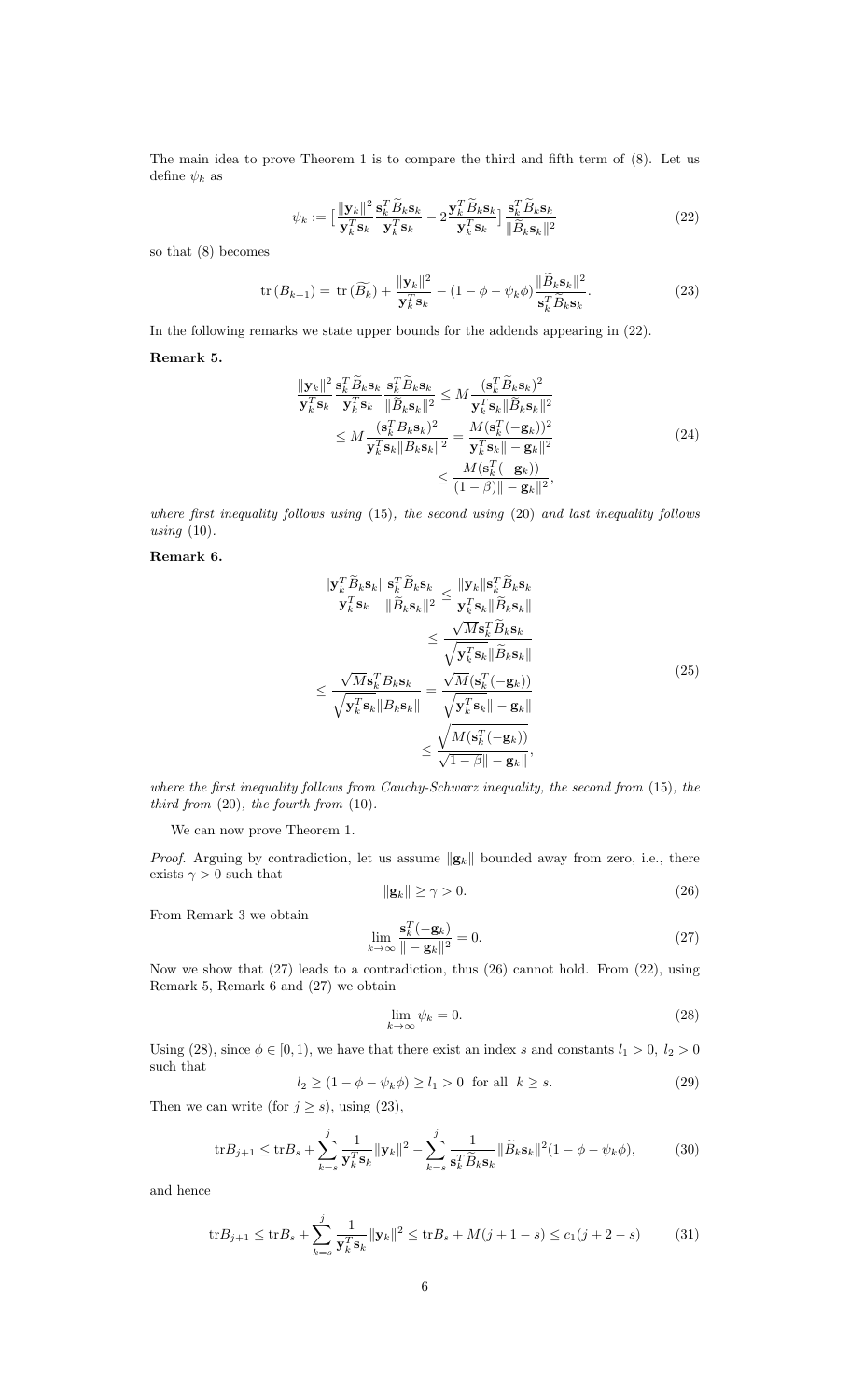where  $c_1 = \max\{ \text{ tr } B_s, M \}$  (the trace grows at most linearly for all  $j \geq s$ ). Let us remember that, given  $n$  real positive numbers  $a_i$ , it holds:

$$
\prod_{i=1}^{n} a_i \le \left(\frac{\sum_{i=1}^{n} a_i}{n}\right)^n \tag{32}
$$

from which we obtain:

$$
\det B_{j+1} = \prod_{i=1}^n \lambda_i(B_{j+1}) \le \left(\frac{\sum_{i=1}^n \lambda_i(B_{j+1})}{n}\right)^n \le \left(\frac{c_1(j+2-s)}{n}\right)^n. \tag{33}
$$

Let us note, moreover, that from (30) and (31), since  $B_{j+1}$  is pd, we have:

$$
\sum_{k=s}^{j} \frac{1}{\mathbf{s}_{k}^{T} \widetilde{B}_{k} \mathbf{s}_{k}} \|\widetilde{B}_{k} \mathbf{s}_{k}\|^{2} (1 - \phi - \psi_{k} \phi) \leq \text{tr} B_{s} - \text{tr} B_{j+1} + \sum_{k=s}^{j} \frac{1}{\mathbf{y}_{k}^{T} \mathbf{s}_{k}} \|\mathbf{y}_{k}\|^{2}
$$
\n
$$
\leq \text{tr} B_{s} + \sum_{k=s}^{j} \frac{1}{\mathbf{y}_{k}^{T} \mathbf{s}_{k}} \|\mathbf{y}_{k}\|^{2} \leq c_{1} (j+2-s)
$$
\n(34)

and applying once more (32) we have:

$$
\prod_{k=s}^{j} \frac{1}{\mathbf{s}_{k}^{T} \widetilde{B}_{k} \mathbf{s}_{k}} \|\widetilde{B}_{k} \mathbf{s}_{k}\|^{2} (1 - \phi - \psi_{k} \phi) \leq (2c_{1})^{j+1-s}.
$$
\n(35)

From (9) and (19) we have:

$$
\det B_{j+1} \ge \frac{\mathbf{s}_j^T \mathbf{y}_j}{\mathbf{s}_j^T \widetilde{B}_j \mathbf{s}_j} \det \widetilde{B}_j \ge \frac{\mathbf{s}_j^T \mathbf{y}_j}{\mathbf{s}_j^T \widetilde{B}_j \mathbf{s}_j} \det B_j,
$$

$$
\prod_{k=s}^j \frac{\mathbf{s}_k^T \mathbf{y}_k}{\mathbf{s}_k^T \widetilde{B}_k \mathbf{s}_k} \le \frac{\det B_{j+1}}{\det B_s}.
$$
(36)

From (10) we have

from which we obtain:

$$
(1 - \beta)^{j+1-s} \le \prod_{k=s}^j \frac{\mathbf{s}_k^T \mathbf{y}_k}{-\mathbf{g}_k^T \mathbf{s}_k},
$$

and hence, by the equality  $B_k \mathbf{s}_k = -\lambda_k \mathbf{g}_k$  and by (20), (33), (35), (36),

$$
(1 - \beta)^{j+1-s} \prod_{k=s}^{j} \frac{\|\mathbf{g}_k\|^2}{\mathbf{s}_k^T(-\mathbf{g}_k)} (1 - \phi - \psi_k \phi)
$$
  
\n
$$
\leq \prod_{k=s}^{j} (1 - \phi - \psi_k \phi) \frac{\| - \lambda_k \mathbf{g}_k \|^2}{\mathbf{s}_k^T(-\lambda_k \mathbf{g}_k)} \frac{\mathbf{s}_k^T \mathbf{y}_k}{\mathbf{s}_k^T(-\lambda_k \mathbf{g}_k)}
$$
  
\n
$$
= \prod_{k=s}^{j} (1 - \phi - \psi_k \phi) \frac{\|B_k \mathbf{s}_k\|^2}{\mathbf{s}_k^T B_k \mathbf{s}_k} \frac{\mathbf{s}_k^T \mathbf{y}_k}{\mathbf{s}_k^T B_k \mathbf{s}_k}
$$
  
\n
$$
\leq \prod_{k=s}^{j} (1 - \phi - \psi_k \phi) \frac{\|\widetilde{B}_k \mathbf{s}_k\|^2}{\mathbf{s}_k^T \widetilde{B}_k \mathbf{s}_k} \frac{\mathbf{s}_k^T \mathbf{y}_k}{\mathbf{s}_k^T \widetilde{B}_k \mathbf{s}_k}
$$
  
\n
$$
\leq (2c_1)^{j+1-s} \left(\frac{c_1(j+2-s)}{n}\right)^n \frac{1}{\det B_s},
$$
\n(37)

i.e.,

$$
\prod_{k=s}^{j} (1 - \phi - \psi_k \phi) \frac{\|\mathbf{g}_k\|^2}{\mathbf{s}_k^T(-\mathbf{g}_k)} \le c_2^{j+1-s} \text{ for all } j \ge s,
$$
\n(38)

for a suitable constant  $c_2$  dependent on  $s$  and  $M$  (defined in Assumption 1). For the details see Appendix 2.

On the other hand, by (27) and by the bound  $1-\phi-\psi_k\phi \ge l_1 > 0$  in (29), we have that the ratios  $(1 - \phi - \psi_k \phi) ||\mathbf{g}_k||^2 / \mathbf{s}_k^T(-\mathbf{g}_k)$  go to  $+\infty$ , as  $k \to +\infty$ ; thus a natural number  $j^* \geq s$ must exist such that

$$
\prod_{k=s}^{j} (1 - \phi - \psi_k \phi) \mathbf{f} \| \mathbf{g}_k \|^2 \mathbf{s}_k^T(-\mathbf{g}_k) > c_2^{j+1-s}, \ \ \forall \ j \ge j^*, \tag{381}
$$

(see again Appendix 2 for more details) but this contradicts (38) choosing  $j \ge \max\{s, j^*\}.$ We have hence proved that (21) holds.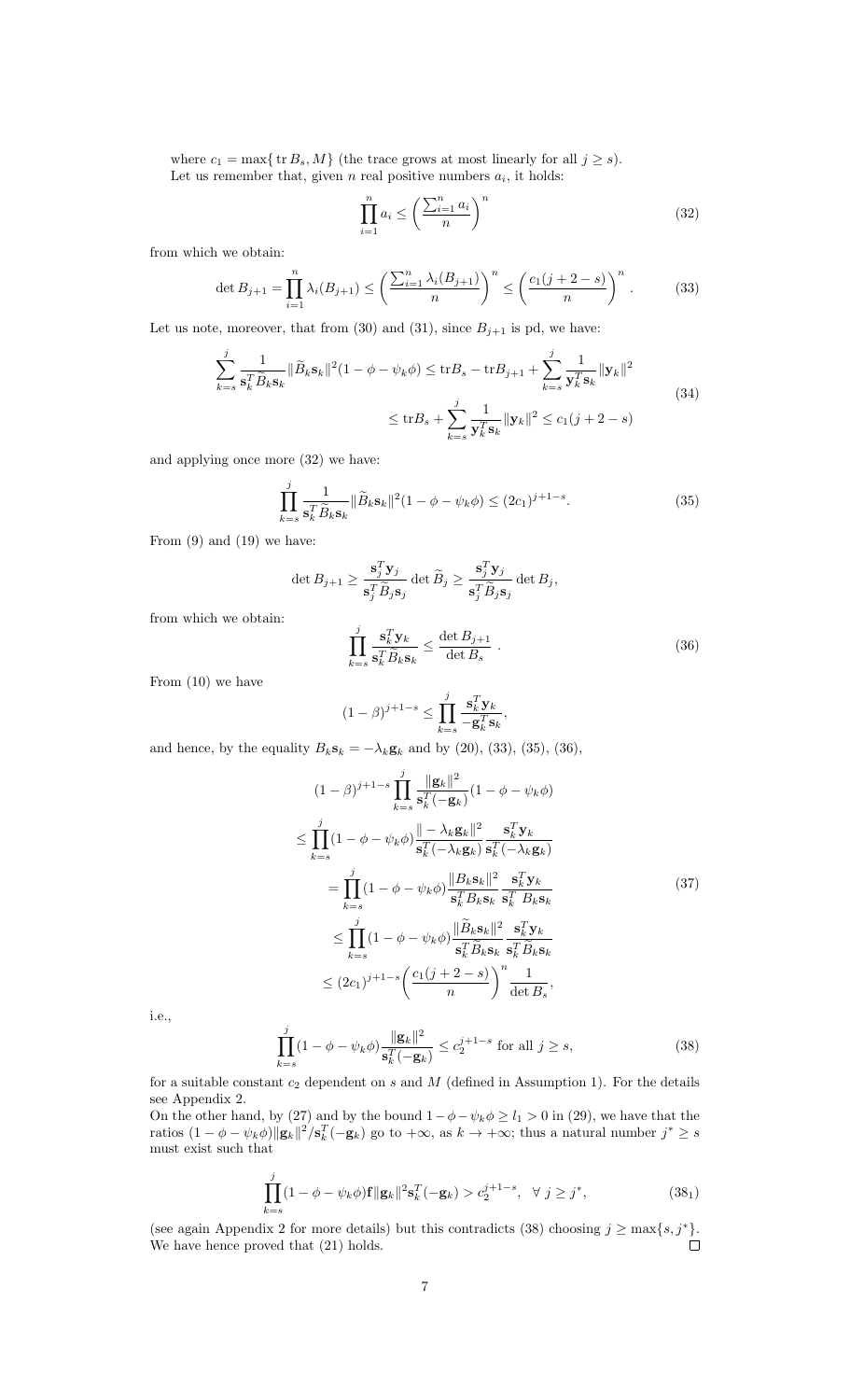The condition (20) is satisfied, in particular, when  $\widetilde{B}_k$  is such that

$$
B_k \mathbf{s}_k = B_k \mathbf{s}_k. \tag{39}
$$

In the following the above equality has a crucial role. As it is clear from Algorithm 1, the equality (39) regards the basic relationship between the search directions produced by  $S$  and  $\mathcal{N}S$  algorithms. In fact, if equality (39) holds, such search directions are perfectly equivalent even if  $B_k \neq \tilde{B}_k$ . To prove the convergence property of the S scheme we have exploited the condition (20), which is fulfilled if (39) is fulfilled.

In the next Sections 4 and 5 we will investigate some further consequences of condition (39) and we will prove that it can be imposed by choosing  $B_k$  as the projection of  $B_k$ onto algebras of matrices diagonalized by a fixed, small number of orthogonal Householder transforms.

The following result generalizes what proven in [16] for BFGS-type  $\mathcal{NS}$  methods.

**Theorem 2.** If the NS version of Algorithm 1 with  $\phi \in [0,1)$  is applied to a function that satisfies Assumption 1 and  $B_k$  is chosen such that (18) and (19) hold for all k, then

$$
\liminf_{k \to \infty} \|\mathbf{g}_k\| = 0 \tag{40}
$$

for any starting point  $\mathbf{x}_0$  and any pd matrix  $B_0$ .

*Proof.* Proceed as in the proof of Theorem 1 noting that the hypothesis (20) on  $\widetilde{B}_k$  is no longer necessary to obtain Remark 5 (see (24)), Remark 6 (see (25)) and (37), since in  $\mathcal{NS}$ methods  $B_k$ **s**<sub>k</sub> turns out to be equal to  $-\lambda_k$ **g**<sub>k</sub>.

In Figure 1 we illustrate in a pictorial way the restricted Broyden Class-type Secant and  $\mathcal N$ on Secant methods satisfying the conditions  $\text{tr } \tilde{B}_k \leq \text{tr } B_k$ , det  $\tilde{B}_k \geq \text{det } B_k$  and  $f \in C^2$ , which appear basic in proving convergence results for both classes of methods. At the moment only a subset of the pictured Secant methods are certainly convergent, those satisfying the surplus condition (20). In the following we will focus on Broyden Class-type methods such that  $\widetilde{B}_k$ **s**<sub>k</sub> =  $B_k$ **s**<sub>k</sub>, which form a subset of the intersection between convergent S and NS, with the aim to define new efficient  $BFGS$ -type algorithms.



 $\mathcal N$  on Secant=Secant methods satisfying (39)

Figure 1: Restricted Broyden Class-type methods satisfying the conditions on trace, determinant.

## 4 Self correcting properties implied by convergence conditions

In this section, assuming  $\phi = 0$  in Algorithm 1, we will study how (39) reverberates on self correcting properties of the algorithm.

There are experimental evidences (in the case the matrix  $B_k$  is chosen in some fixed matrix algebra  $\mathcal{L}$ ), that the S version of Algorithm 1 performs better if compared with the  $\mathcal{N} \mathcal{S}$  one (see [4] and [9]). In this section we will try to motivate theoretically this experimental observation by comparing tr  $B_{k+1}$  and det  $B_{k+1}$  produced by classic BFGS and Algorithm 1 when  $\phi = 0$ . Observe moreover, that in [12] some preliminary experimental experiences have shown that even if condition (39) is imposed in an approximate way (i.e  $B_k s_k \approx B_k s_k$ ) performances of Algorithm 1 are competitive with those of  $HQN$ , which, in turn, has been proved to be competitive with  $L-BFGS$  on some neural networks problem (see [16, 4]).

Finally let us stress the fact that, even if "the Quasi-Newton updating is inherently an overwriting process rather than an averaging process" (see [6]), the following analysis will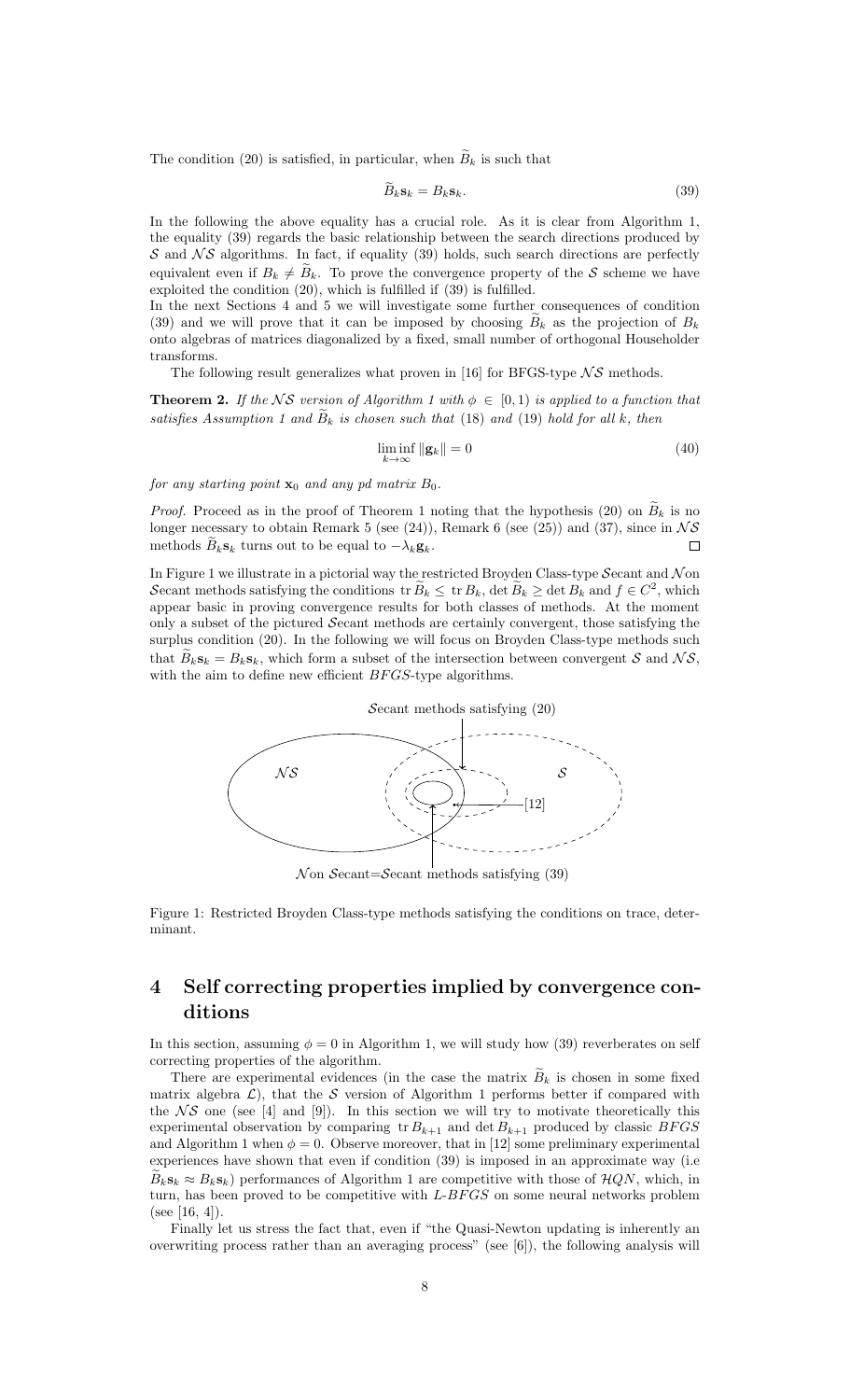show how algorithms proposed in this work exhibit an interaction between averaging and overwriting phases more similar to  $BFGS$  than to  $L-BFGS$  (remember that the curvature information constructed by  $BFGS$  are good enough to endow the algorithm with a superlinear rate of convergence, see [34]).

Performing one step of the "classic" BFGS, one has (see (8) and (9))

$$
B_{k+1} = \Phi(B_k, \mathbf{s}_k, \mathbf{y}_k, 0)
$$
  
tr 
$$
B_{k+1} = \text{tr } B_k - \frac{\|B_k \mathbf{s}_k\|^2}{\mathbf{s}_k^T B_k \mathbf{s}_k} + \frac{\|\mathbf{y}_k\|^2}{\mathbf{y}_k^T \mathbf{s}_k}
$$
 (41)

$$
\det(B_{k+1}) = \det(B_k) \frac{\mathbf{y}_k^T \mathbf{s}_k}{\mathbf{s}_k^T B_k \mathbf{s}_k} = \det(B_k) \frac{\mathbf{s}_k^T (\overline{G} \mathbf{s}_k)}{\mathbf{s}_k^T B_k \mathbf{s}_k},\tag{42}
$$

from which it is possible to observe that  $BFGS$  (and all updates in the restricted Broyden class) "have a strong self correcting property with respect to the determinant" (see [8]). In particular curvatures of the model are inflated or deflated (and hence corrected) accordingly to the ratio  $\frac{\mathbf{s}_k^T(\overline{G}\mathbf{s}_k)}{e^T B_k \mathbf{s}_k}$  $\frac{\mathbf{S}_k(\mathbf{G}\mathbf{S}_k)}{\mathbf{S}_k^T B_k \mathbf{S}_k}$ , allowing the algorithm to compare the computed model with the true Hessian. In fact, the previous ratio is used to correct the spectrum of the operator defining the descent direction at next step.

On the contrary, by performing one step of Algorithm 1, we obtain equations (41) and (42) where  $B_k$  is replaced by  $B_k$ . It is then clear that if  $B_k s_k$  is not suitably chosen, then the ratio  $\frac{\mathbf{s}_k^T(\overline{G}\mathbf{s}_k)}{s_k^T\widetilde{P}_k}$  $\frac{\mathbf{s}_k(\mathbf{G}\mathbf{s}_k)}{\mathbf{s}_k^T \widetilde{B}_k \mathbf{s}_k}$  could not exhibit a reasonable behavior, making the algorithm not able to self-correct bad estimated curvatures and hence loosing efficiency. Hypothesis (39) is hence further justified from the "self-correcting properties point of view". Observe that if we choose  $\widetilde{B}_k = \mathcal{L}_{B_k}^{(k)}$  $B_k^{(k)}$ , the error we introduce contributes to inappropriately inflate the curvatures of the model because by Lemma 1, even if  $tr \widetilde{B}_k = tr B_k$ , we have det  $\widetilde{B}_k \ge det B_k$  (see [32] and references therein for more information regarding the inappropriate inflations problems affecting BFGS). Recall that by the same Lemma 1,  $\det B_k = \det B_k$  iff  $U_k$  diagonalizes  $B_k$ . Thus, in order to reduce the inappropriate inflation of the curvatures of the model,  $U_k$ should be chosen, in principle, besides of low complexity, as close as possible to a matrix which diagonalizes  $B_k$ .

The problem concerning the possibility to exploit  $B_k$  in order to improve such self correcting properties as much as possible remains open. Anyway, the relative weakness of the hypothesis of Theorem 1 leaves room, in principle, for possible different choices of  $B_k$ , besides the specific choice considered in this work, which could improve self correcting property.

A quite natural choice of  $\widetilde{B}_k$ , alternative to  $\widetilde{B}_k = \mathcal{L}_{B_k}^{(k)}$  $\widetilde{B}_k^{(k)}$ , can be  $\widetilde{B}_k = \sigma_k \mathcal{L}_{B_k}^{(k)}$  $B_k^{(k)}$  for a suitable  $\sigma_k$ , as considered in the following Remark 7 (see also [1, 2]).

**Remark 7.** In section  $S$ , in order to mitigate the inappropriate inflation of the curvatures introduced by the projection operation, following a well known line of research  $\left[1, 2, 35, 36\right]$ 3], we numerically investigate the introduction of a self-scaling factor  $\sigma_k$ , i.e., we will use  $\widetilde{B}_k = \sigma_k \mathcal{L}_{B_k}^{(k)}$  $B_k^{(k)}$ . More in detail, after the construction of the matrix algebra  $\mathcal{L}^{(k)}$  such that  ${\cal L}_B^{(k)}$  $B_k^{(k)}$ **S**<sub>k</sub> =  $B_k$ **S**<sub>k</sub> (see Section 5, Line 10 of Algorithm 3 and Line 12 of Algorithm 5), we scale  ${\cal L}_{B}^{(k)}$  $B_k^{(k)}$ ; in particular, we use the updating formula

$$
B_{k+1} = \Phi(\sigma_k \mathcal{L}_{B_k}^{(k)}, \mathbf{s}_k, \mathbf{y}_k, 0) \tag{43}
$$

where

$$
\sigma_k := \max\{\min\{\frac{\mathbf{y}_k^T\mathbf{s}_k}{\mathbf{s}_k^T\mathcal{L}_{B_k}^{(k)}\mathbf{s}_k}, 1\}, (\det(B_k)/\det(\mathcal{L}_{B_k}^{(k)}))^{1/n}\}.
$$

Such choice of  $\sigma_k$  guarantees that all the hypothesis of Theorem 1 are satisfied. Moreover, as  $\sigma_k \leq 1$  for all k, we have

$$
\det(B_{k+1})=\det(\sigma_k\mathcal{L}_{B_k}^{(k)})\frac{\textbf{y}_k^T\textbf{s}_k}{\textbf{s}_k^T\sigma_k\mathcal{L}_{B_k}^{(k)}\textbf{s}_k}\leq \det(\mathcal{L}_{B_k}^{(k)})\frac{\textbf{y}_k^T\textbf{s}_k}{\textbf{s}_k^T\mathcal{L}_{B_k}^{(k)}\textbf{s}_k},
$$

which implies

$$
\det(B_{k+1}) = \det(\Phi(\sigma_k \mathcal{L}_{B_k}^{(k)}, \mathbf{s}_k, \mathbf{y}_k, 0)) \leq \det(\Phi(\mathcal{L}_{B_k}^{(k)}, \mathbf{s}_k, \mathbf{y}_k, 0)),
$$

i.e., the determinants of the matrices  $B_{k+1}$  generated with the  $\sigma_k$ -scaled updating formula (43) are smaller than the determinants of the matrices  $B_{k+1}$  generated through the not scaled formula (1) with  $\phi = 0$ .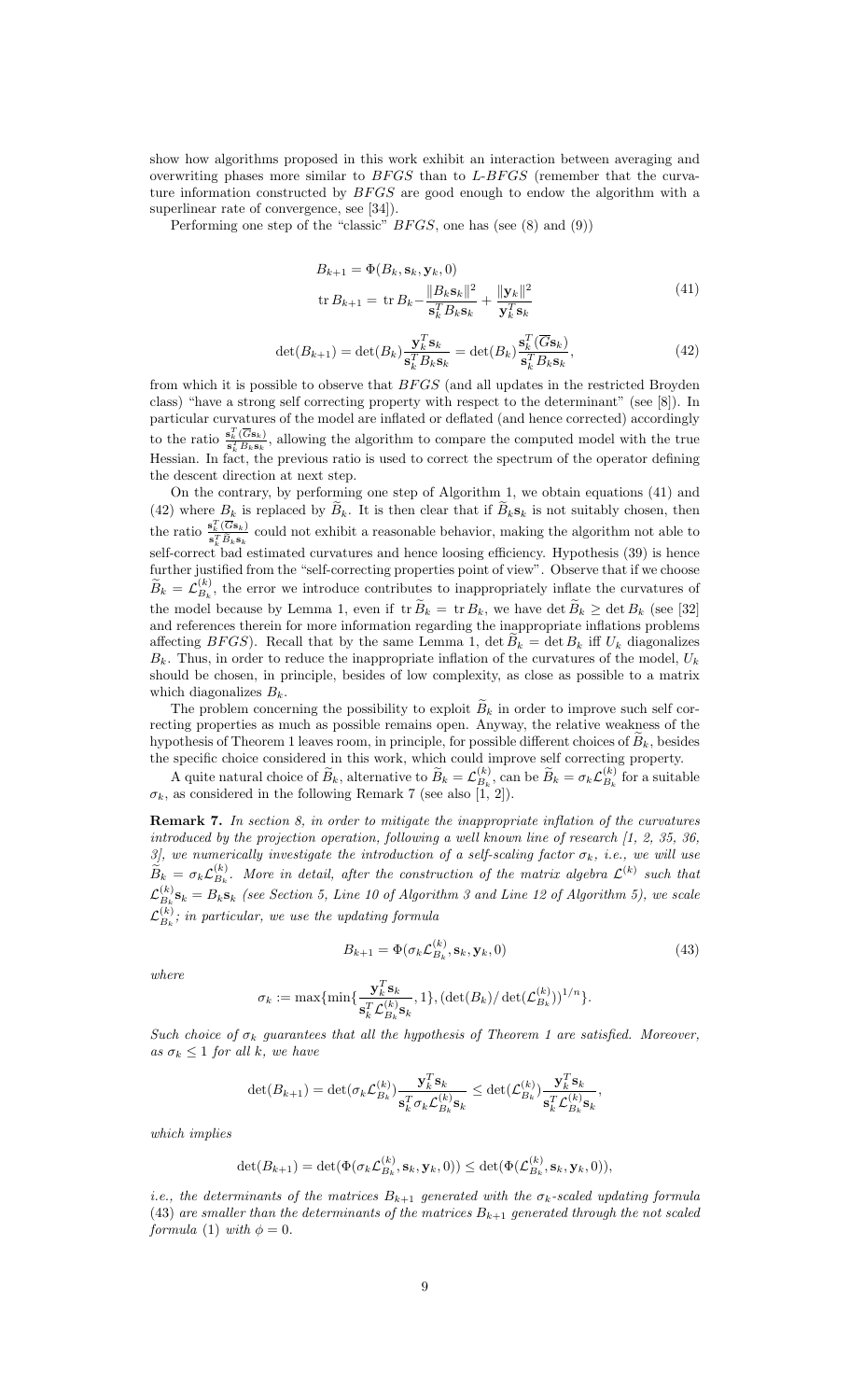In the experiments considered in Section 8, the choice  $\widetilde{B}_k = \sigma_k \mathcal{L}_{B_k}^{(k)}$  $\binom{K}{B_k}$  turns out to improve in certain cases, the not-scaled  $\mathcal{L}^{(k)}(N)$  methods and indicates a possible optimization strategy, based on  $\mathcal{L}^{(k)}(N)$ , competitive with L-BFGS.

Finally, let us observe that in [12] the authors investigated BFGS-type methods where  $\sigma_k {\cal L}_{B_k}^{(k)}$  $B_k^{(k)}$ **S**<sub>k</sub> =  $B_k$ **S**<sub>k</sub> for some  $\sigma_k > 0$ . Nevertheless, in [12]  $\sigma_k$  was a parameter used in the construction of the matrix algebra  $\mathcal{L}^{(k)}$ .

## 5 How to ensure Secant convergence conditions by low complexity matrices

In this section we will show that it is always possible to satisfy hypothesis of Theorem 1 by a low complexity matrix  $B_k$ . In particular, a matrix  $B_k$  satisfying (18), (19) and (39) will be explicitly constructed.

As noticed in Lemma 1, spectral conditions (18), (19) are always fulfilled when we choose

 $B_k = \mathcal{L}_{B_k}$  for some  $\mathcal{L} = \text{sd } U$ .

Nevertheless, the condition

$$
\mathcal{L}_{B_k} \mathbf{s}_k = B_k \mathbf{s}_k. \tag{44}
$$

is not satisfied for a generic matrix algebra  $\mathcal L$  and we have to face the following Problem 1 (see [12] for an analogous problem involving a parameter  $\sigma$ ):

**Problem 1.** Given a pd matrix  $A \in \mathbb{R}^{n \times n}$  and a vector  $s \in \mathbb{R}^n$ , find a low complexity orthogonal matrix U such that

$$
\mathcal{L}_A s = A s \tag{45}
$$

where  $\mathcal{L} = sdU$ .

Observe that Problem 1 has been solved in [11] in the particular case when s is an eigenvector of A with the aim to speed-up the Pagerank computation by the preconditioned Euler-Richardson method. The following Lemma 2 completely characterizes solution of Problem 1 in this case.

**Lemma 2.** Le A be a  $n \times n$  symmetric matrix, if **s** is such that A**s** =  $\gamma$ **s**, then for any orthogonal matrix L such that  $s/||s||$  is among its columns, we have

 $\mathcal{L}_A s = A s$ 

where  $\mathcal{L} = sdL$ . In particular L can be chosen as an orthogonal Householder matrix.

*Proof.* Consider an orthogonal L such that  $L\mathbf{e}_k = \mathbf{s}/\|\mathbf{s}\|$  for some fixed  $k \in \{1, ..., n\}$ . From (4) we have  $\mathcal{L}_A = L d(\mathbf{z}_A) L^T$  being  $\mathbf{z}_A$  the vector

$$
\mathbf{z}_A = [\ldots, (L^T A L)_{ii}, \ldots]^T,
$$

 $T_{\perp}$ 

and hence

$$
\mathcal{L}_A \mathbf{s} = (\mathbf{z}_A)_k \mathbf{s} = \frac{\mathbf{s}^T A \mathbf{s}}{\|\mathbf{s}\|^2} \mathbf{s} = \gamma \mathbf{s} = A \mathbf{s}.\tag{46}
$$

For the second part see Lemma 5 in the Appendix.

The following Theorem 3 solves Problem 1 in the general case and, at the same time, sheds light on algorithmic details necessary for the construction of the solution. In [13] it is solved a more general problem where the projection  $\mathcal{L}_A$  retains the action of A on a set of vectors instead on a single one.

Let us begin recalling the well-known Arnoldi algorithm [39] for finding an orthogonal basis of the Krylov subspace

$$
\mathcal{K}_m(A, \mathbf{v}) := \langle \mathbf{v}, A\mathbf{v}, \dots, A^{m-1}\mathbf{v} \rangle.
$$

In what follows we will assume dim  $\mathcal{K}_m(A, \mathbf{v}) = m$ .

Data:  $A, v_1 := v / ||v||_2;$ 1 while  $j \leq m$  do 2 Compute  $\mathbf{w} := A\mathbf{v}_i$ ;  $3$  while  $i \leq j$  do 4 Compute  $h_{i,j} = (\mathbf{w}, \mathbf{v}_i);$ 5 | Compute  $\mathbf{w} := \mathbf{w} - h_{i,j} \mathbf{v}_i$ ; <sup>6</sup> end 7 Compute  $h_{j+1,j} := ||\mathbf{w}||_2$  and  $\mathbf{v}_{j+1} := \mathbf{w}/h_{j+1,j}$ ; <sup>8</sup> end

Algorithm 2: Arnoldi Algorithm

 $\Box$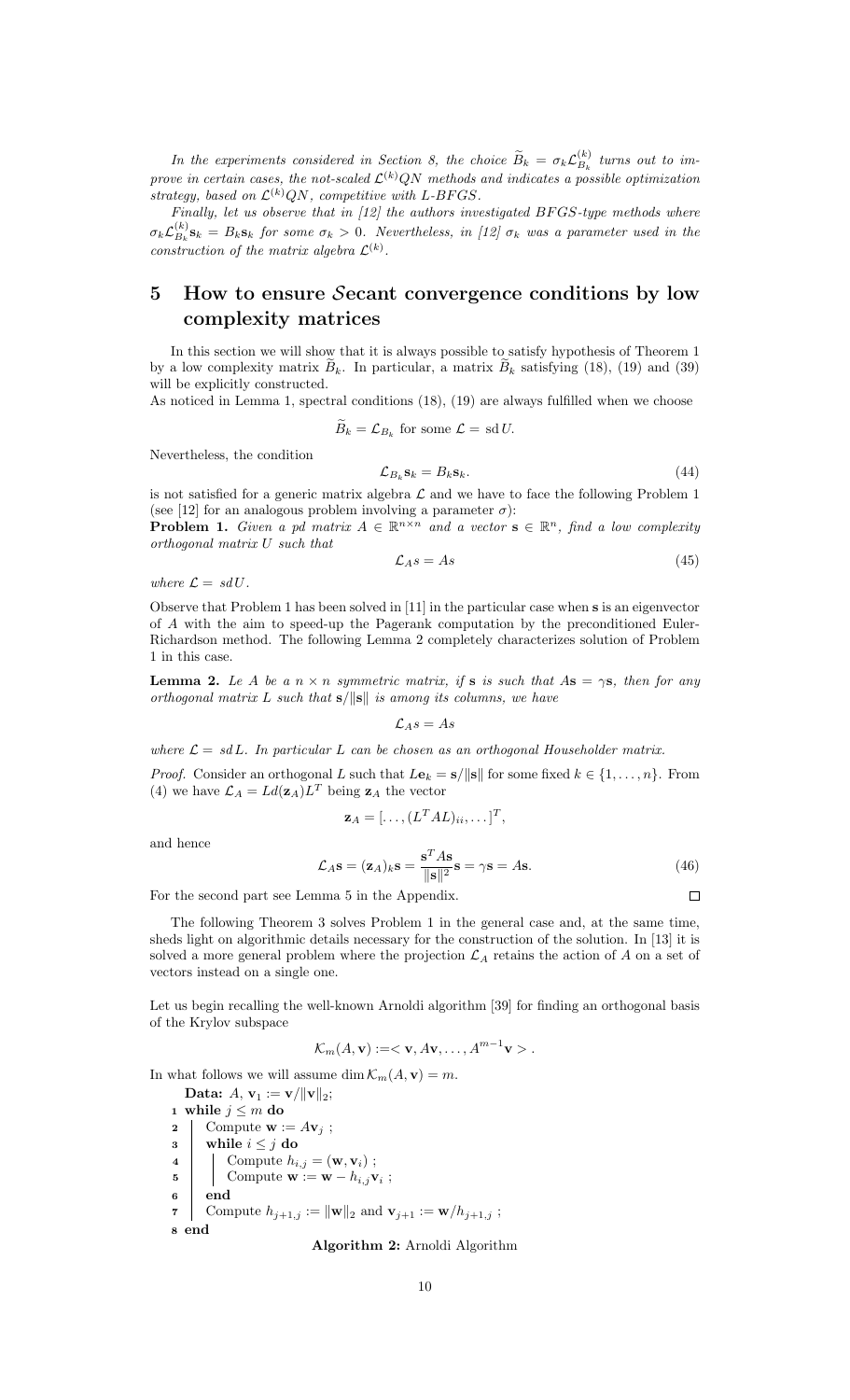The above algorithm produces an orthonormal basis  $V_m = [\mathbf{v}_1, \dots, \mathbf{v}_m]$  of the Krylov subspace  $K_m(A, \mathbf{v})$  such that

$$
AV_m = V_m H_m + h_{m+1,m} \mathbf{v}_{m+1} \mathbf{e}_m^T,
$$

where the matrix  $H_m$  denotes the  $m \times m$  upper Hessenberg matrix whose coefficients are the  $h_{i,j}$  computed by the algorithm. From the above observations we obtain

$$
V_m^T A V_m = H_m. \tag{47}
$$

Moreover, the following lemma holds :

**Lemma 3** ([38]). Let A be a  $n \times n$  real matrix and  $V_m$ ,  $H_m$  the results of m steps of the Arnoldi or Lanczos method applied to A. Then for any polynomial  $p_j$  of degree  $j \leq m-1$ the following equality holds:

$$
p_j(A)\mathbf{v}_1 = V_m p_j(H_m)\mathbf{e}_1.
$$
\n<sup>(48)</sup>

**Theorem 3.** Let  $A \in \mathbb{R}^{n \times n}$  be a symmetric matrix. For every fixed integer m and  $1 \le m \le n$ n and for any  $\mathbf{s} \in \mathbb{R}^n$  there exists an orthogonal matrix  $L \in \mathbb{R}^{n \times n}$  such that if  $\mathcal{L} = sdL$  and  $\mathcal{L}_A$  is the best approximation in Frobenius norm of A in  $\mathcal{L}$ , then

$$
p_j(\mathcal{L}_A)\mathbf{s} = p_j(A)\mathbf{s} \tag{49}
$$

for any polynomial  $p_j$  of degree  $j \leq m-1$ . Moreover, the thesis is satisfied also by any other orthogonal matrix having, among its columns, m particular columns of  $L$  (see (52)).

*Proof.* Consider the matrices  $V_m$  and  $H_m$  constructed from Arnoldi Algorithm applied to  $\mathcal{K}_m(A, \mathbf{s})$  (observe that the first column of  $V_m$  is  $\mathbf{v}_1 := \mathbf{s}/\|\mathbf{s}\|$ ). From Lemma 3 with  $j = 1$ we have  $\tau$ 

$$
A\mathbf{v}_1 = V_m H_m V_m^T \mathbf{v}_1.
$$

From (47) we can write

$$
A\mathbf{v}_1 = V_m Q Q^T V_m^T A V_m Q Q^T V_m^T \mathbf{v}_1
$$
\n
$$
(50)
$$

for any orthogonal matrix Q. In particular, being  $V_m^T A V_m$  symmetric, we can choose in (50) Q as the orthogonal matrix which diagonalizes  $V_m^T A V_m$ , i.e.

$$
A\mathbf{v}_1 = V_m Q \begin{bmatrix} x_1 & 0 & \dots & 0 \\ 0 & \ddots & \ddots & 0 \\ 0 & \ddots & \ddots & 0 \\ 0 & \dots & 0 & x_m \end{bmatrix} Q^T V_m^T \mathbf{v}_1, \tag{51}
$$

where  $x_i = \mathbf{e}_i^T Q^T V_m^T A V_m Q \mathbf{e}_i$  for  $i = 1, ..., m$ . Consider now the matrix

$$
L = [V_m Q \mathbf{e}_1 | \dots | V_m Q \mathbf{e}_m | \mathbf{q}_{m+1} | \dots | \mathbf{q}_n]
$$
\n(52)

where  $\{ \mathbf{q}_{m+1}, \ldots, \mathbf{q}_n \}$  is any orthonormal basis for

$$
\langle V_m Q \mathbf{e}_1, \dots, V_m Q \mathbf{e}_m \rangle^{\perp} = \langle V_m \mathbf{e}_1, \dots, V_m \mathbf{e}_m \rangle^{\perp} \tag{53}
$$

(for example  $L$  can be obtained as the product of  $m$  Householder matrices, see Lemma 5 in the Appendix), set  $\mathcal{L} = \mathrm{sd}\,L$  and consider  $\mathcal{L}_A$  the best approximation in Frobenius norm of A in  $\mathcal{L}$ .

In order to prove that  $\mathcal{L}_A$  satisfies (49) it is sufficient to prove that

$$
\mathcal{L}_A^j \mathbf{v}_1 = A^j \mathbf{v}_1 \text{ for } 0 \le j \le m - 1. \tag{54}
$$

Of course, (54) is true for  $j = 0$ . The equality  $\mathcal{L}_A \mathbf{v}_1 = A \mathbf{v}_1$  follows observing that using (4) we have

$$
\mathcal{L}_A \mathbf{v}_1 = \left( \sum_i^n (L^T A L)_{ii} L \mathbf{e}_i (L \mathbf{e}_i)^T \right) \mathbf{v}_1
$$
  
= 
$$
\left( \sum_i^m x_i (V_m Q \mathbf{e}_i) (V_m Q \mathbf{e}_i)^T \right) \mathbf{v}_1 = A \mathbf{v}_1
$$
 (55)

where in the second equality we take into account that  $\mathbf{q}_i^T \mathbf{v}_1 = 0$  for  $i \in \{m+1, \ldots, n\}$  (see (53)) and (52).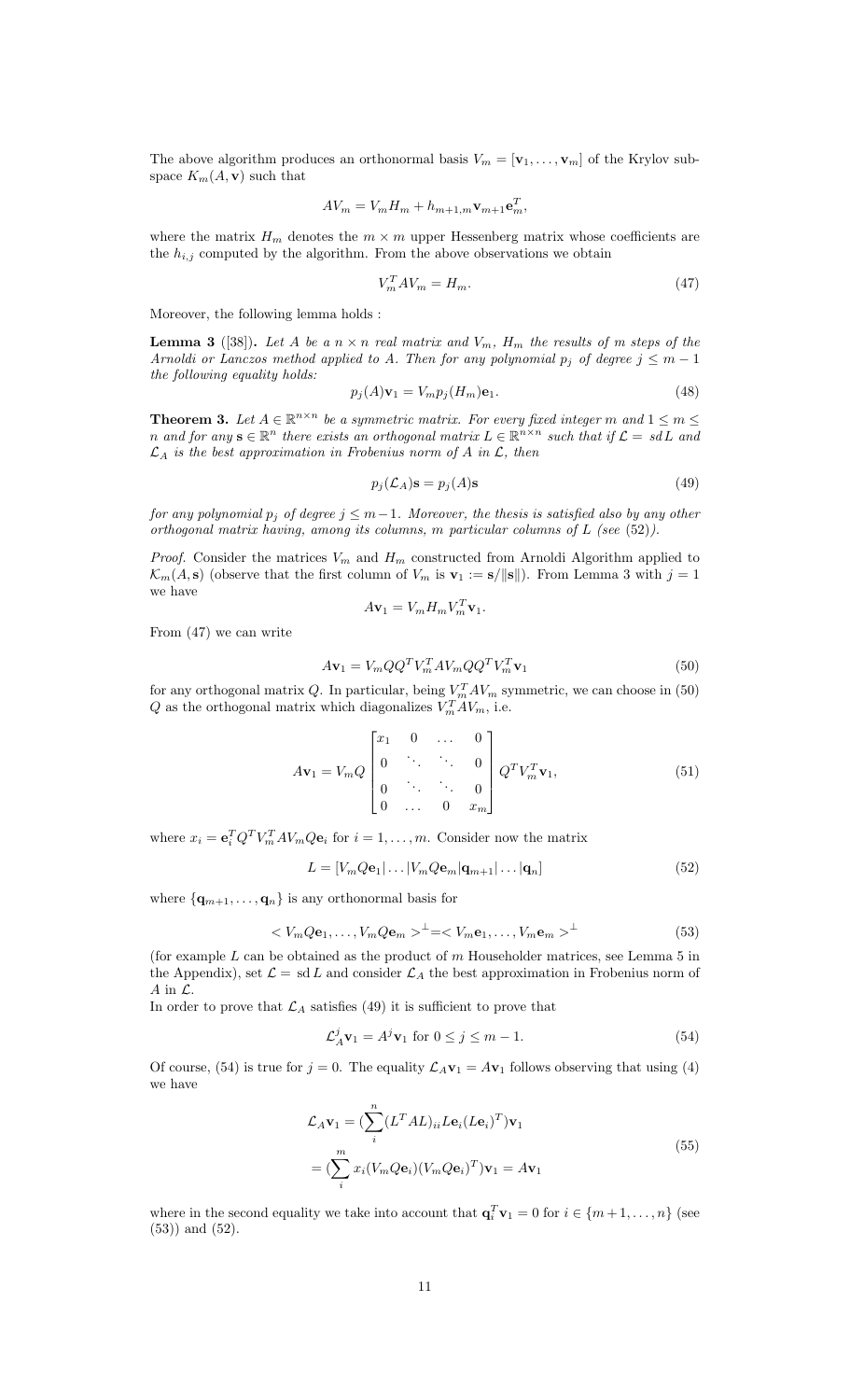Suppose now (54) true for all indexes j in [1, k],  $k \leq m-2$  and let us prove it for  $j = k + 1$ . From inductive hypothesis and Lemma 3 we have

$$
\mathcal{L}_A^{k+1} \mathbf{v}_1 = \mathcal{L}_A \mathcal{L}_A^k \mathbf{v}_1 = \mathcal{L}_A A^k \mathbf{v}_1 = \mathcal{L}_A V_m H_m^k \mathbf{e}_1.
$$

From direct computation using (53) and the definition of Q, we have  $\mathcal{L}_A V_m = V_m H_m$  and thus

$$
\mathcal{L}_A V_m H_m^k \mathbf{e}_1 = V_m H_m^{k+1} \mathbf{e}_1 = A^{k+1} \mathbf{v}_1,
$$

where the last equality follows using again Lemma 3. Hence (54) holds also for  $j \in [1, k+1]$ .  $\Box$ 

**Corollary 1.** Solutions U of Problem 1 are obtained by using Theorem 3 for  $m = 2$  and  $j = 1$ . Observe that just two of the columns of such orthogonal matrices U are uniquely determined (they are suitable linear combinations of the vectors s and As), and hence one of such U can be chosen as the product of two Householder matrices that can be determined by performing two products of A by a vector plus  $O(n)$  FLOPs.

Proof. For the second statement see (52) in the proof of Theorem 3 and Lemma 5 in the Appendix.  $\Box$ 

### 5.1 Convergent  $\mathcal{L}^{(k)}QN$  scheme

In order to impose (44) for each k, an adaptive choice of the space  $\mathcal{L} = \text{sd } U$  is necessary. Any method obtained in this way will be called  $\mathcal{L}^{(k)}(N)$  extending the notation  $\mathcal{L}^{(k)}(N)$  introduced in [16] to denote the BFGS-type methods with  $B_k = \mathcal{L}_{B_k}$  being  $\mathcal L$  fixed. As a result of what discussed in Section 3 and in the first part of this section we report here the following Algorithm 3 which can be considered a refinement and an extension of the scheme proposed in [12]:

Data:  $x_0 \in \mathbb{R}^n$ ,  $B_0$  pd,  $d_0 = -g_0$ ,  $k = 0$ ; 1 while  $\mathbf{g}_k \neq 0$  do 2  $\begin{array}{ccc} \mathbf{X}_{k+1} = \mathbf{X}_k + \lambda_k \mathbf{d}_k \end{array}$ ;  $\qquad \qquad \mathbf{X}_k$  verifies conditions  $(6)$ ,  $(7)$  \*/  $3 \mid s_k = x_{k+1} - x_k;$ 4 |  $y_k = g_{k+1} - g_k;$ /\* Defininition of the new algebra  $\mathcal{L}^{(k)}$  \*/  $\begin{array}{ll} \textbf{5} \end{array} \begin{array}{ll} \textbf{if} \ \Vert B_k\textbf{s}_k - \frac{\textbf{s}_kB_k\textbf{s}_k}{\Vert \textbf{s}_k \Vert^2}\textbf{s}_k \Vert < \textit{toll} \ \textbf{then} \end{array}$ 6 define  $U_k$  applying Lemma 2; 7 else  $\mathbf{8}$  | define  $U_k$  applying Corollary 1; 9 end 10 Compute  $\mathcal{L}_{B_k}^{(k)}$ ;  $B_k$  $\mathcal{L}^{(k)} := \mathtt{sd} U_k$  satisfies  $\mathcal{L}_{B_k}^{(k)} \mathbf{s}_k = B_k \mathbf{s}_k$  \*/  $\begin{array}{ccc} \texttt{11} & B_{k+1} = \Phi(\mathcal{L}_{B_k}^{(k)}) \end{array}$  $B_k^{(\kappa)},\mathbf{s}_k,\mathbf{y}_k,\phi)$ ; 12 Compute  $\mathbf{d}_{k+1} = -B_{k+1}^{-1}\mathbf{g}_{k+1}$ ; 13 | Set  $k := k + 1$ ; 14 end

#### Algorithm 3: A convergent  $\mathcal{L}^{(k)}$ QN

In more details, observe that, to perform Line 8 of Algorithm 3, it is necessary to apply Corollary 1 to  $B_k = \Phi(\mathcal{L}_{B_{k-1}}^{(k-1)})$  $\mathcal{B}_{B_{k-1}}^{(k-1)}, \mathbf{s}_{k-1}, \mathbf{y}_{k-1}, \phi)$  and  $\mathbf{s}_k$ , obtaining  $U_k := \mathcal{H}(\mathbf{h}_2^{(k)})\mathcal{H}(\mathbf{h}_1^{(k)})$ . The vectors  $\mathbf{h}_1^{(k)}$  and  $\mathbf{h}_2^{(k)}$  can be determined by performing two products of  $B_k$  by a vector. As  $B_k$  is a low rank correction of the low complexity matrix  $\mathcal{L}_{B_{k-1}}^{(k-1)}$  $\mathbb{B}_{k-1}^{(k-1)}$ , such products can be calculated in  $O(n)$  FLOPs (see Corollary 1). To compute  $\mathcal{L}_{B_n}^{(k)}$  $B_k^{(k)}$  in Line 10, observe that, by Lemma 1,

$$
\mathcal{L}_{B_k}^{(k)} = \mathcal{L}_{\mathcal{L}_{B_{k-1}}^{(k-1)}}^{(k)} - \mathcal{L}_{\frac{\mathcal{L}_{B_{k-1}}^{(k-1)}\mathbf{s}_{k-1}\mathbf{s}_{k-1}^T\mathcal{L}_{B_{k-1}}^{(k-1)}}{\mathbf{s}_{k-1}^T\mathcal{L}_{B_{k-1}}^{(k-1)}}} + \mathcal{L}_{\frac{\mathbf{y}_{k-1}\mathbf{y}_{k-1}^T}{\mathbf{y}_{k-1}^T\mathbf{s}_{k-1}}}^{(k)} + (\phi\;\mathbf{s}_{k-1}^T\mathcal{L}_{B_{k-1}}^{(k-1)}\mathbf{s}_{k-1})\mathcal{L}_{\mathbf{v}_{k-1}\mathbf{v}_{k-1}^T}^{(k)},
$$

and hence, it is sufficient to compute its eigenvalues (see (4)), i.e.,

$$
\lambda(\mathcal{L}_{B_k}^{(k)}) = d([U_k^T B_k U_k])
$$
\n
$$
= d(U_k^T \mathcal{L}_{B_{k-1}}^{(k-1)} U_k) - d(U_k^T \frac{\mathcal{L}_{B_{k-1}}^{(k-1)} \mathbf{s}_{k-1} \mathbf{s}_{k-1}^T \mathcal{L}_{B_{k-1}}^{(k-1)}}{\mathbf{s}_{k-1}^T \mathcal{L}_{B_{k-1}}^{(k-1)} \mathbf{s}_{k-1}} U_k) +
$$
\n
$$
+ d(U_k^T \frac{\mathbf{y}_{k-1} \mathbf{y}_{k-1}^T}{\mathbf{y}_{k-1}^T \mathbf{s}_{k-1}} U_k + (\phi \mathbf{s}_{k-1}^T \mathcal{L}_{B_{k-1}}^{(k-1)} \mathbf{s}_{k-1}) U_k^T \mathbf{v}_{k-1} \mathbf{v}_{k-1}^T U_k).
$$
\n(56)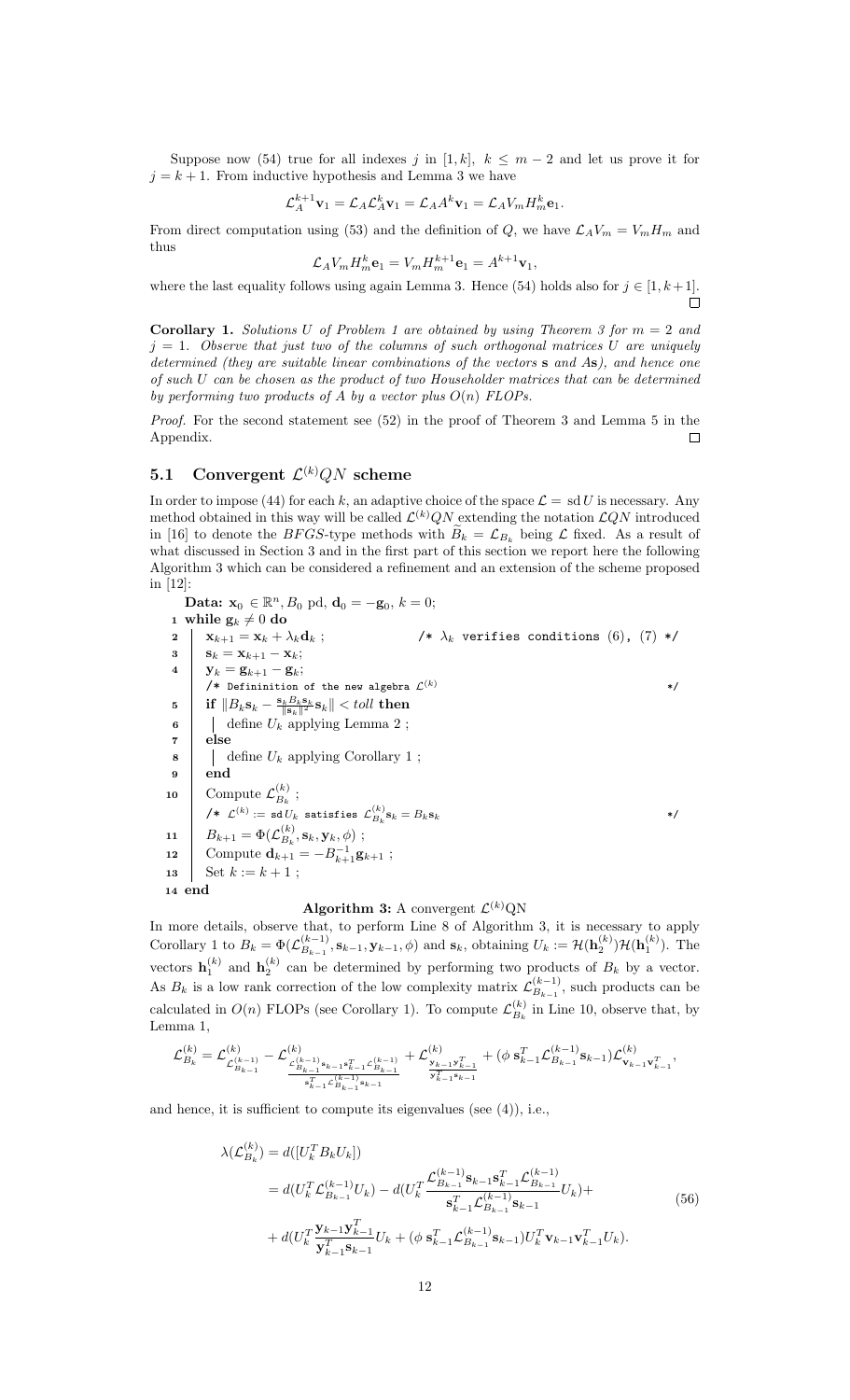Notice that the above equality is an extension of an eigenvalues updating formula obtained in [16] where  $\mathcal{L}^{(k)} \equiv \mathcal{L}$  for all k.

#### 5.2 Complexity

For every  $k$  the orthogonal matrices at Line 6 or Line 8 of Algorithm 3 are the product of at most two (only one if Line 6) Householder reflections, that can be constructed in  $O(n)$ FLOPs (see Lemma 5 in the Appendix). Now, to calculate  $\lambda(\mathcal{L}_{B_i}^{(k)})$  $\binom{k}{B_k}$  in (56), we compute the matrix vector products  $\mathcal{L}_{B_{k-1}}^{(k-1)}$  $B_{k-1}^{k-1}$  in  $O(n)$  FLOPs, and the same amount of operations is sufficient to compute  $d(U_k^T \mathcal{L}_{B_{k-1}}^{(k-1)})$  $_{B_{k-1}}^{(k-1)}U_k$  (using Proposition 1 in [13]). Finally, observe that Line 12 of Algorithm 3 can be performed using Sherman-Morrison formula, which states that  $B^{-1}_{k+1}$  is a low rank correction of  $(\mathcal{L}_{B_k}^{(k)})$  $\binom{k}{B_k}$ <sup>-1</sup>; for example if  $\phi = 0$  in Line 11 of Algorithm 3, then

$$
B_{k+1}^{-1} = (I - \frac{\mathbf{s}_k \mathbf{y}_k^T}{\mathbf{s}_k^T \mathbf{y}_k})(\mathcal{L}_{B_k}^{(k)})^{-1} (I - \frac{\mathbf{y}_k \mathbf{s}_k^T}{\mathbf{s}_k^T \mathbf{y}_k}) + \frac{\mathbf{s}_k \mathbf{s}_k^T}{\mathbf{s}_k^T \mathbf{y}_k}.
$$

Thus it is possible to infer that the computational complexity of Algorithm 3 is  $O(n)$  in space and time (to store the matrices  $\mathcal{L}_{B_k}^{(k)}$  $\mathcal{L}_{B_k}^{(k)} = U_k d(\mathbf{z}_{B_k}) U_k^T$  it is sufficient to store  $\mathbf{z}_{B_k}$  and the vectors  $\mathbf{h}_i^{(k)}$  needed to define  $U_k$ ). When  $\phi = 0$ , assuming that the matrices  $U_k$  are always constructed according to Line 8 of Algorithm 3, a straightforward implementation of Algorithm 3 requires roughly  $70n$  multiplications and the storage of 15 vectors of length n.

## 6 The quadratic finite termination property

In literature Quasi-Newton methods are studied that terminate in a finite number of steps when applied to quadratic functions (quadratic finite termination). See [29, 33] and references therein. In this section, extending the analogous result obtained in [29] for  $L-BFGS$ , we will introduce conditions on  $B_k$  (see (58)) which endow the S BFGS-type methods with the quadratic finite termination property.

Let us consider a pd matrix A and the problem

$$
\min_{\mathbf{x} \in \mathbb{R}^n} f(\mathbf{x}) \text{ where } f(\mathbf{x}) := \frac{1}{2} \mathbf{x}^T A \mathbf{x} - \mathbf{x}^T \mathbf{b}.
$$
 (57)

In order to solve Problem  $(57)$  consider the following Algorithm 4 which is the  $S$  version of Algorithm 1 where we use the exact line search and where we set  $H_k = B_k^{-1}$ ,  $\widetilde{H}_k = \widetilde{B}_k^{-1}$  and  $\phi = 0$  (in Line 8 we have the Sherman-Morrison representation of  $H_{k+1} = B_{k+1}^{-1}$ ).

**Data:**  $\mathbf{x}_0 \in \mathbb{R}^n$ ,  $\mathbf{g}_0 = A\mathbf{x}_0 - \mathbf{b}$ ,  $\widetilde{H}_0 = H_0$  pd,  $\mathbf{d}_0 = -H_0\mathbf{g}_0$ , k=0; 1 while  $\mathbf{g}_k \neq 0$  do 2  $\mathbf{x}_{k+1} = \mathbf{x}_k + \lambda_k \mathbf{d}_k$ ;  $\qquad \qquad \mathbf{x}_k := \arg \min_{\lambda} f(\mathbf{x}_k + \lambda \mathbf{d}_k) \cdot \mathbf{x}$  $3 \mid S_k = X_{k+1} - X_k;$ 4 **g**<sub>k+1</sub> =  $A$ **x**<sub>k+1</sub> - **b**;  $\mathbf{5} \quad | \quad \mathbf{y}_k = \mathbf{g}_{k+1} - \mathbf{g}_k;$ 6  $\rho_k = 1/\mathbf{s}_k^T \mathbf{y}_k;$ 7 Define  $H_k$  pd;<br>8  $H_{k+1} = (I - \rho_k)$  $\mathbf{B} \quad \bigg| \quad H_{k+1} = (I - \rho_k \mathbf{s}_k \mathbf{y}_k^T) \widetilde{H}_k (I - \rho_k \mathbf{y}_k \mathbf{s}_k^T) + \rho_k \mathbf{s}_k \mathbf{s}_k^T;$ 9 Set  $\mathbf{d}_{k+1} = -H_{k+1}\mathbf{g}_{k+1};$ 10 | Set  $k := k + 1$ ; 11 end

Algorithm 4: BFGS-type for quadratic problems

**Theorem 4.** Let us consider Algorithm 4. If

$$
H_k \mathbf{g}_{k+1} = \beta_k H_0 \mathbf{g}_{k+1} \text{ for some } \beta_k \neq 0,
$$
\n(58)

then we have :

$$
\mathbf{g}_{k+1}^T \mathbf{s}_j = 0 \text{ for all } j = 0, \dots, k; \tag{59}
$$

$$
\mathbf{s}_{k+1}^T A \mathbf{s}_j = 0 \text{ for all } j = 0, \dots, k; \tag{60}
$$

$$
Span\left\{ \mathbf{s}_0, \dots, \mathbf{s}_{k+1} \right\} = Span\left\{ H_0 \mathbf{g}_0, \dots, H_0 \mathbf{g}_{k+1} \right\};\tag{61}
$$

*Proof.* By induction. The case  $k = 0$  can be easily verified. Let us suppose the thesis true for  $k = 0, \ldots, \hat{k} - 1$  and prove it for  $k = \hat{k}$ . Let us prove (59) :  $\mathbf{g}_{\hat{k}}^T$  $\sum_{k=1}^{T} \mathbf{s}_k = 0$  since we are using exact line search; if  $j < \hat{k}$  we have

$$
\mathbf{g}_{\hat{k}+1}^T \mathbf{s}_j = \mathbf{g}_{\hat{k}}^T \mathbf{s}_j + \mathbf{y}_{\hat{k}}^T \mathbf{s}_j = \mathbf{g}_{\hat{k}}^T \mathbf{s}_j + \mathbf{s}_{\hat{k}}^T A \mathbf{s}_j = 0
$$
 (62)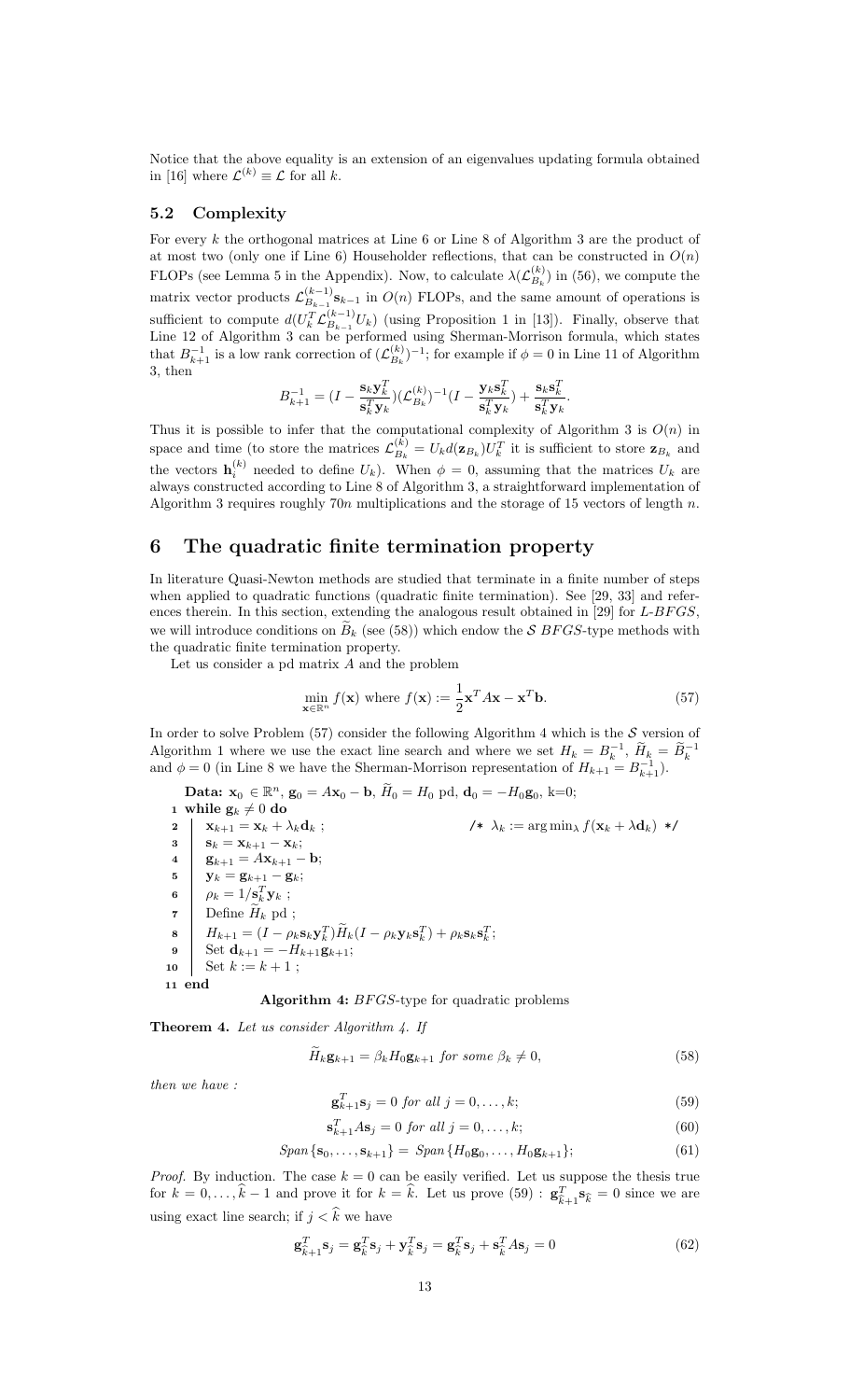by induction hypothesis. To prove (60) observe that for  $j < \hat{k}$ 

$$
\mathbf{s}_{\widehat{k}+1}^T A \mathbf{s}_j = -\lambda_{\widehat{k}+1} \mathbf{g}_{\widehat{k}+1}^T H_{\widehat{k}+1} \mathbf{y}_j =
$$
\n
$$
-\lambda_{\widehat{k}+1} \mathbf{g}_{\widehat{k}+1}^T ((I - \rho_{\widehat{k}} \mathbf{s}_{\widehat{k}} \mathbf{y}_{\widehat{k}}^T) \widetilde{H}_{\widehat{k}} (I - \rho_{\widehat{k}} \mathbf{y}_{\widehat{k}} \mathbf{s}_{\widehat{k}}^T) + \rho_{\widehat{k}} \mathbf{s}_{\widehat{k}} \mathbf{s}_{\widehat{k}}^T) \mathbf{y}_j =
$$
\n
$$
-\lambda_{\widehat{k}+1} \mathbf{g}_{\widehat{k}+1}^T \widetilde{H}_{\widehat{k}} \mathbf{y}_j = -\beta_{\widehat{k}} \lambda_{\widehat{k}+1} \mathbf{g}_{\widehat{k}+1}^T H_0 \mathbf{y}_j = 0
$$
\n(63)

where the third equality follows observing that  $\mathbf{g}_{\hat{i}}^T$  $\hat{k}$ <sub> $\hat{k}$ </sub> + 1 $\hat{s}_k$  = 0 and that  $s_{\hat{k}}^T$  $\sum_{k=1}^{T} \mathbf{y}_j = 0$  for  $j < k$  by induction hypothesis; the fourth equality follows by (58); the last equality follows observing that, since  $\mathbf{g}_{\widehat{i}}^T$  $\begin{array}{l}\n\mathcal{F}_{k+1}^T \mathbf{s}_{\hat{i}} = 0 \text{ for all } j = 0, \ldots, k \text{ and } \text{Span} \{\mathbf{s}_0, \ldots, \mathbf{s}_{\hat{k}}\} = \text{Span} \{H_0 \mathbf{g}_0, \ldots, H_0 \mathbf{g}_{\hat{k}}\}.\n\end{array}$ by induction hypothesis, it holds that

$$
\mathbf{g}_{\hat{k}+1}^T H_0 \mathbf{g}_j = 0 \text{ for all } j = 0, \dots, \hat{k}.\tag{64}
$$

Now let us consider the case  $j = k$ . Since  $\mathbf{s}_{\widehat{k}+1} = -\lambda_{\widehat{k}+1}H_{\widehat{k}+1}\mathbf{g}_{\widehat{k}+1}$ , by direct computation using the definition of  $H_{\hat{k}+1}$ , it can be verified that  $\mathbf{s}_{\hat{k}}^T$  $\int_{\hat{k}+1}^{T} A \mathbf{s}_{\hat{k}} = \mathbf{s}_{\hat{k}}^{T}$  $\widehat{k}_{+1}^T \mathbf{y}_{\widehat{k}} = 0$ . Let us prove now  $(61)$ : we have

$$
\mathbf{s}_{\widehat{k}+1} = -\lambda_{\widehat{k}+1} H_{\widehat{k}+1} \mathbf{g}_{\widehat{k}+1} = -\lambda_{\widehat{k}+1} \widetilde{H}_{\widehat{k}} \mathbf{g}_{\widehat{k}+1} + \lambda_{\widehat{k}+1} \rho_{\widehat{k}} \mathbf{y}_{\widehat{k}}^T \widetilde{H}_{\widehat{k}} \mathbf{g}_{\widehat{k}+1} \mathbf{s}_{\widehat{k}} =
$$
  

$$
-\beta_{\widehat{k}} \lambda_{\widehat{k}+1} H_0 \mathbf{g}_{\widehat{k}+1} + \lambda_{\widehat{k}+1} \rho_{\widehat{k}} \mathbf{y}_{\widehat{k}}^T \widetilde{H}_{\widehat{k}} \mathbf{g}_{\widehat{k}+1} \mathbf{s}_{\widehat{k}}
$$
 (65)

and hence

$$
\text{Span}\{H_0\mathbf{g}_0,\ldots,H_0\mathbf{g}_{\widehat{k}+1}\}=\text{Span}\{\mathbf{s}_0,\ldots,\mathbf{s}_{\widehat{k}+1}\}
$$

since  $\text{Span} \{H_0 \mathbf{g}_0, \ldots, H_0 \mathbf{g}_{\widehat{k}}\} = \text{Span} \{ \mathbf{s}_0, \ldots, \mathbf{s}_{\widehat{k}} \}$  and  $\{ \mathbf{s}_0, \ldots, \mathbf{s}_{\widehat{k}+1} \}$  are linearly independent since there are 4 conjuncts. dent since they are A-conjugate.

**Corollary 2.** If the pd matrices  $H_k$  satisfy hypothesis of Theorem 4, then Algorithm 4 generates the same iterates as the Conjugate Gradient method preconditioned with  $H_0$  and hence it converges in at most n steps.

Proof. Analogous to the proof of Corollary 2.3 in [29], observing that under hypothesis of Theorem 4 conditions (59), (60) and (61) hold for Algorithm 4.  $\Box$ 

Interestingly enough, using the above corollary it can be shown that the iterates of Algorithm 4 coincide with those from  $BFGS$  and  $L-BFGS$  since they all coincide with the Preconditioned Conjugate Gradient (see [33, 29]).

We can now prove that the convergence condition (39) and the quadratic termination condition (58) can be verified simultaneously if  $\widetilde{B}_k^{-1} = \widetilde{H}_k = \mathcal{L}_{B_k}^{-1}$  provided that  $H_0$  in (58) is a multiple of the identity.

**Lemma 4.** For any pair of vectors  $\mathbf{s}_k$ ,  $\mathbf{g}_{k+1}$  and pd matrix  $B_k$  generated by Algorithm 4 with  $H_0 = I$ , there exists a low complexity orthogonal matrix  $L_k$  and hence a matrix algebra  $\mathcal{L}^{(k)} = sdL_k$  such that

$$
\mathcal{L}_{B_k}^{(k)} \mathbf{s}_k = B_k \mathbf{s}_k, \n\mathcal{L}_{B_k}^{(k)} \mathbf{g}_{k+1} = \alpha_k \mathbf{g}_{k+1} \text{ for some } \alpha_k \neq 0.
$$
\n(66)

 $L_k$  can be effectively constructed as the product of at most three Householder matrices.

*Proof.* For the sake of simplicity we use, in the following, the symbols L and L in place of  $L_k$  and  $\mathcal{L}^{(k)}$ .

1. Case  $B_k \mathbf{s}_k = \gamma \mathbf{s}_k$ .

From Theorem 4 we have  $\mathbf{g}_{k+1}^T \mathbf{s}_k = 0$ . Any orthogonal matrix L which has among its columns  $\mathbf{s}_k / \|\mathbf{s}_k\|$  and  $\mathbf{g}_{k+1} / \|\mathbf{g}_{k+1}\|$  is such that, defining  $\mathcal{L} = \text{sd } L$ ,  $\mathcal{L}_{B_k}$  satisfies conditions in (66) (the columns of L are eigenvectors of any matrix in  $\mathcal{L}$ ). One of such orthogonal matrix  $L$  can be constructed as the product of two orthogonal Householder matrices (see Lemma 5 in Appendix and see [13] for more details).

- 2. Case  $B_k \mathbf{s}_k \neq \gamma \mathbf{s}_k$ .
	- Any matrix L in (52) with  $m = 2$  satisfies  $\mathcal{L}_{B_k}$ **s**<sub>k</sub> =  $B_k$ **s**<sub>k</sub> if  $\mathcal{L} =$  sd L; it is then enough to consider a matrix  $L$  where  $\mathbf{g}_{k+1}/\|\mathbf{g}_{k+1}\|$  is chosen to be one of the vectors  $\mathbf{q}_i$ ; observe that this can be done since, from Theorem 4,  $\mathbf{g}_{k+1}^T \mathbf{s}_k = 0 = \mathbf{g}_{k+1}^T \mathbf{g}_k$  (see (64) with  $H_0 = I$ ) and since the first two columns of L in (52), namely  $V_2Q_{\mathbf{e}_1}$  and  $V_2Q_{\mathbf{e}_2}$ , are suitable linear combinations of  $s_k$  and  $B_k s_k = -\lambda_k g_k$  (see the proof of Theorem 3 with  $m = 2$  and  $\mathbf{s}_k$ ,  $B_k$  in the roles of **s** and A respectively). An orthogonal matrix L with three columns fixed as  $V_2Q\mathbf{e}_1$ ,  $V_2Q\mathbf{e}_2$  and  $\mathbf{g}_{k+1}/\|\mathbf{g}_{k+1}\|$ , can be constructed as the product of three orthogonal Householder matrices (see Lemma 5 in Appendix and see [13] for more details).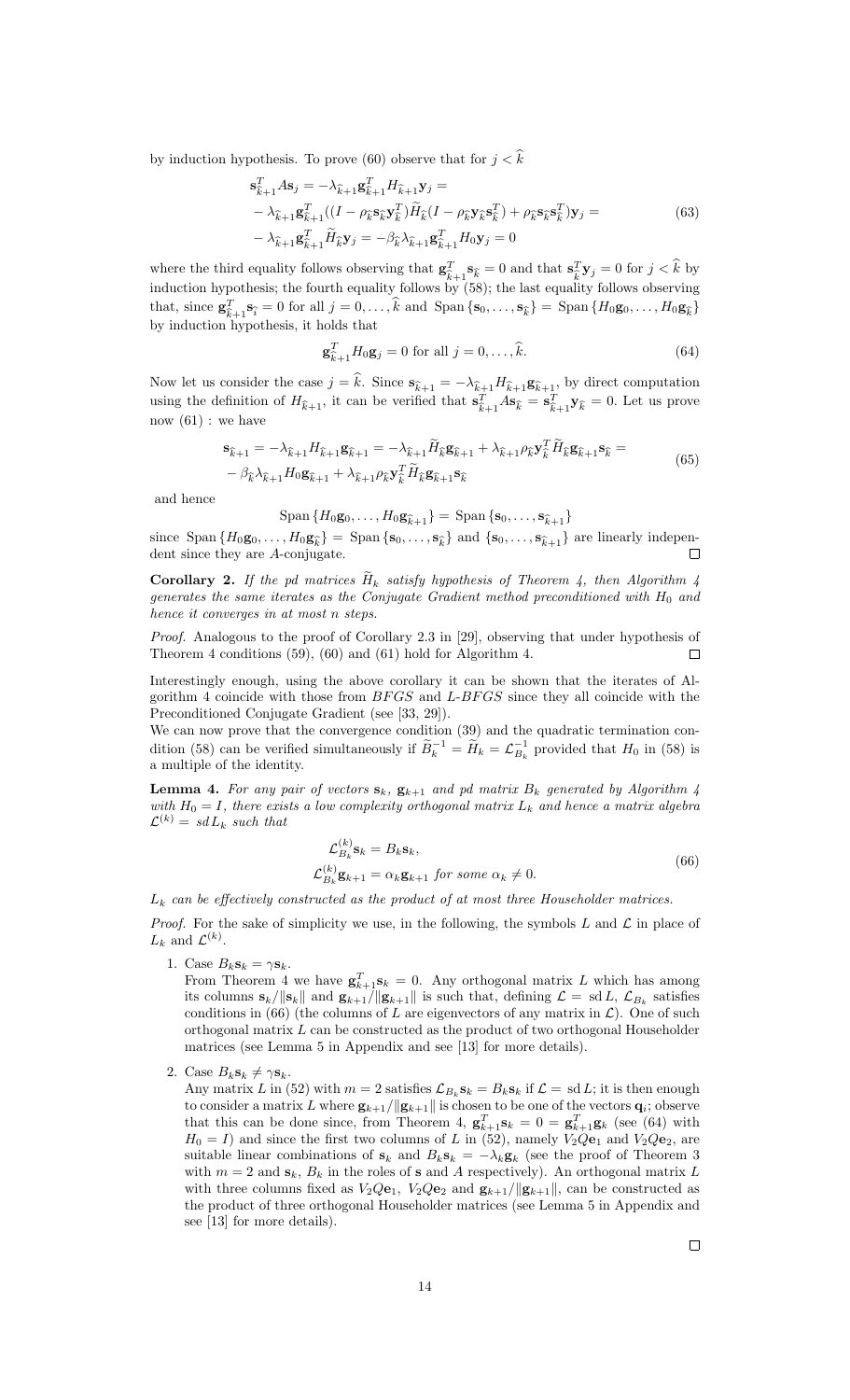# 7 A convergent  $\mathcal{L}^{(k)}$ QN method with quadratic termination property

The  $\mathcal{L}^{(k)}(N)$  scheme that we consider in this section combines the results obtained in Section 3 for the Secant scheme with  $\phi = 0$  and in Section 6 for quadratic termination, setting in both  $\widetilde{B}_k = \mathcal{L}_{B_k}^{(k)}$  $B_k^{(k)}$ . In particular it combines the convergence result stated in Theorem 1 for general non linear problems with the quadratic termination result obtained in Theorem 4. The main motivation for this choice can be traced to the key observation that in this way the resulting method coincides, as already pointed out in Section 6, with  $BFGS$  and  $L-BFGS$ when applied on quadratic problems using exact line search.

#### 7.1 The proposed method

Data:  $\mathbf{x}_0 \in \mathbb{R}^n$ ,  $B_0 = I$ , toll,  $\mathbf{d}_0 = -\mathbf{g}_0$ ,  $k = 0$ ; 1 while  $\mathbf{g}_k\neq 0$  do 2 |  $\mathbf{x}_{k+1} = \mathbf{x}_k + \lambda_k \mathbf{d}_k$ ;  $\qquad \qquad$  /\*  $\lambda_k$  verifies conditions (6), (7) \*/  $3 \mid S_k = X_{k+1} - X_k;$ 4  $\big| \mathbf{y}_k = \mathbf{g}_{k+1} - \mathbf{g}_k;$ /\* Defininition of the new algebra  $\mathcal{L}^{(k)}$  \*/  $\begin{array}{ll} \textbf{5} \end{array} \begin{array}{ll} \textbf{if} \ \|B_k\mathbf{s}_k - \frac{\mathbf{s}_kB_k\mathbf{s}_k}{\|\mathbf{s}_k\|^2}\mathbf{s}_k \| < toll \ \end{array}$  then 6 Define  $\overline{\mathbf{g}}_{k+1}^{n+m}$  as the projection of  $\mathbf{g}_{k+1}$  on  $\langle \mathbf{s}_k \rangle^{\perp}$ ;  $\mathbf{7}$  | Define  $U_k$  using Case 1. in Lemma 4; 8 else 9 Define  $\overline{\mathbf{g}}_{k+1}$  as the projection of  $\mathbf{g}_{k+1}$  on  $\langle \mathbf{s}_k, B_k \mathbf{s}_k \rangle^{\perp}$ ; 10 | Define  $U_k$  using Case 2. in Lemma 4; 11 end 12 Compute  $\mathcal{L}_{B_{\iota}}^{(k)}$  $\frac{\kappa}{B_k}$ ;  $\mathcal{L}^{(k)} := \mathtt{sd}\,U_k$  verifies  $\mathcal{L}_{B_k}^{(k)}\mathbf{s}_k = B_k \mathbf{s}_k$  and  $\mathcal{L}_{B_k}^{(k)}\overline{\mathbf{g}}_{k+1} = \alpha_k \overline{\mathbf{g}}_{k+1}$  \*/  $\begin{array}{|c|c|} \hline \textbf{13} & B_{k+1}=\Phi(\mathcal{L}_{B_k}^{(k)}) \hline \end{array}$  $B_k^{(\kappa)},\mathbf{s}_k,\mathbf{y}_k,0)$ ; 14 Compute  $\mathbf{d}_{k+1} = -B_{k+1}^{-1}\mathbf{g}_{k+1};$ 15 Set  $k := k + 1$ ; 16 end

**Algorithm 5:** A convergent  $\mathcal{L}^{(k)}$ QN method with quadratic termination property verified if exact line search is used.

Observe that the applicability of Lemma 4, and hence the existence of the orthogonal matrices  $U_k$  at lines 7 and 10 of Algorithm 5, are guaranteed by the definition of  $\bar{\mathbf{g}}_{k+1}$ . Indeed, in Lemma 4, where f is quadratic,  $\mathbf{g}_{k+1}$  is orthogonal to  $\mathbf{s}_k$  and to  $B_k \mathbf{s}_k$ . When f is not quadratic,  $\mathbf{g}_{k+1}$  has to be replaced by the vector  $\overline{\mathbf{g}}_{k+1}$  which is, by construction, orthogonal to both  $s_k$  and  $B_k s_k$ . In particular, to perform Line 10 of Algorithm 5, one computes the projection of  $\mathbf{g}_{k+1}$  on the space  $\langle \mathbf{s}_k, B_k \mathbf{s}_k \rangle^{\perp}$ , that is,  $\overline{\mathbf{g}}_{k+1} := (I - V V^T) \mathbf{g}_{k+1}$ being  $V := [\mathbf{v}_1 | \mathbf{v}_2]$  an orthonormal basis of  $\langle \mathbf{s}_k, B_k \mathbf{s}_k \rangle$ , and then apply Lemma 4 to  $B_k = \Phi(\mathcal{L}_{B_{k-1}}^{(k-1)})$  $\mathcal{B}_{B_{k-1}}^{(k-1)}, \mathbf{s}_{k-1}, \mathbf{y}_{k-1}, 0$ ),  $\mathbf{s}_k$  and  $\overline{\mathbf{g}}_{k+1}$ , to obtain  $U_k := \mathcal{H}(\mathbf{h}_{3}^{(k)})\mathcal{H}(\mathbf{h}_{2}^{(k)})\mathcal{H}(\mathbf{h}_{1}^{(k)})$ (see, moreover, Lemma 5 in the Appendix). For Line 7, proceed analogously; in this case  $U_k := \mathcal{H}(\mathbf{h}_2^{(k)})\mathcal{H}(\mathbf{h}_1^{(k)})$ . Regarding Line 12 observe that, as in Algorithm 3, they consist in computing the eigenvalues of  $\mathcal{L}_{B_k}^{(k)}$  $_{B_k}^{(\kappa)}$  by (56).

#### 7.2 Complexity

An analogous analysis as in Section 5.2 permits to infer that the computational complexity of Algorithm 5 is  $O(n)$  in space and time. Assuming that the matrices  $U_k$  are always constructed according to Line 10 of Algorithm 5, a straightforward implementation of Algorithm 5 requires roughly  $120n$  multiplications and the storage of 17 vectors of length n.

## 8 Numerical Results

In our numerical experimentation we have used performance profiles (see [21]) in order to investigate and compare the numerical behavior of Algorithm 3 with  $\phi = 0$  (refinement of the method introduced in [12]), Algorithm 5,  $DQN$  [9],  $HQN$  [4, 16] and  $L-BFGS$  with  $M=5$ and  $M = 30$  [22]. The latter method, that has been implemented by the Poblano toolbox [23], has a computational cost of roughly 4Mn multiplications and requires the storage of  $(4M + 2$  vectors to be implemented. We have tested the algorithms on a set of medium/large scale problems using the line-search routine provided in Poblano, i.e., the Moré-Thuente cubic interpolation line search (which implements the Strong-Wolfe conditions) enforcing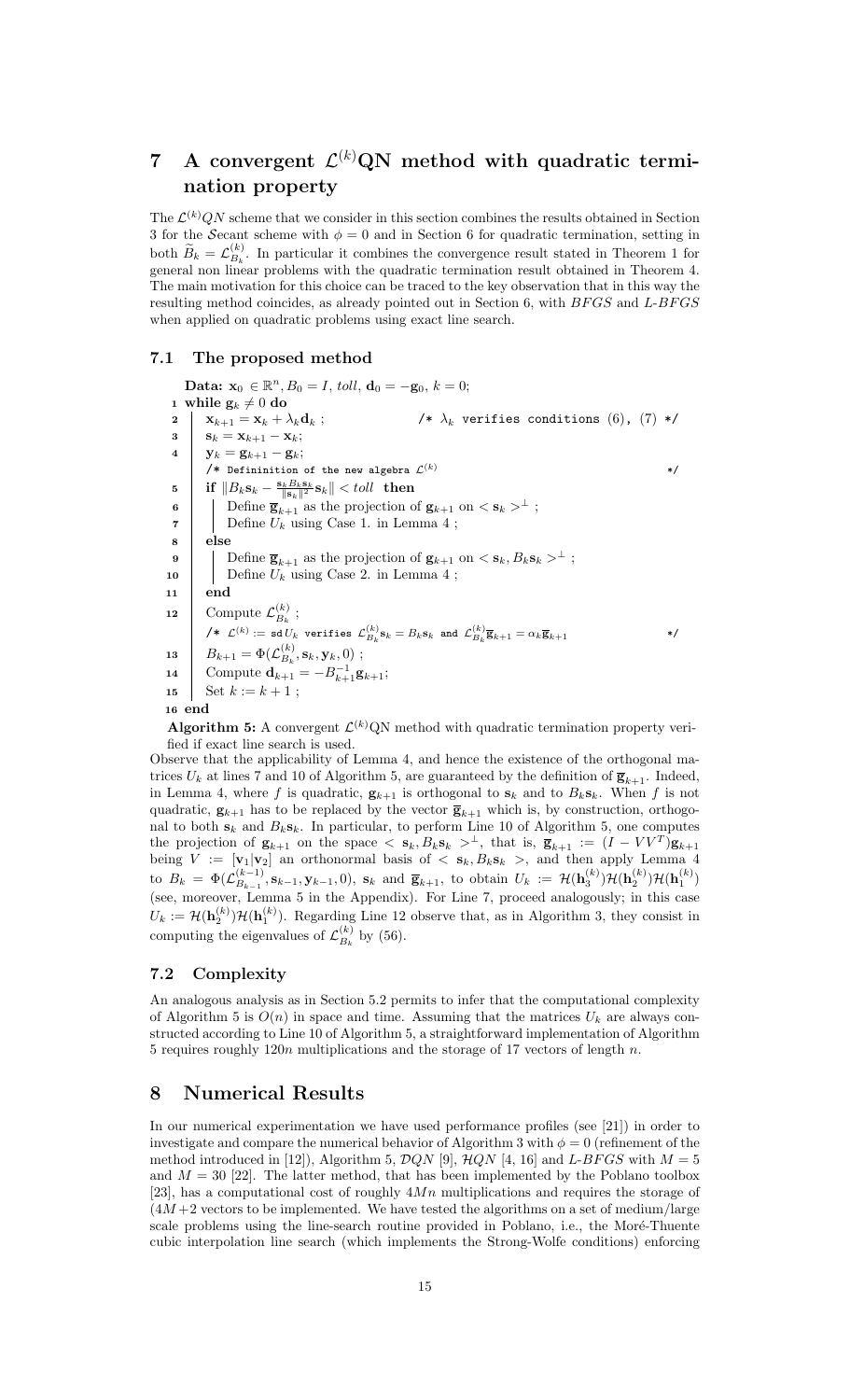the reproducibility of our results. In order to make a fair comparison we have used for all the algorithms the same stopping criteria as those from Poblano. The results have been obtained on a laptop running Linux with 16Gb memory and CPU Intel(R) Core(TM) i7-8th generation CPU with clock 2.00GHz. The scalar code is written and executed in MATLAB R2018b. We have used the following parameters where the names of the variables are the same as those from Poblano (LineSearch ftol= $\alpha$  in (6) and LineSearch gtol= $\beta$  in (7)) :

> LineSearch\_xtol=1e-15; LineSearch\_ftol=1e-4; LineSearch\_gtol =0.9; LineSearch\_stpmin=1e-15; LineSearch\_stpmax =1 e15 ; LineSearch\_maxfev =20;  $StopTol = 1e - 6;$ MaxIters =10000; MaxFuncEvals =50000; RelFuncTol=1e-20.

Finally, let us point out that, as in Poblano, the successful termination is achieved when  $||g_k||_2/n \leq StopTol$  being n the dimension of the problem.

In all the following Figures " $\mathcal{L}^{(k)}$ QN Sc" and " $\mathcal{L}^{(k)}$ QN" indicate Algorithm 3 using, respectively, scaling as in Remark 7 or not. Analogously, " $\mathcal{L}^{(k)}$ QN(q.t.) Sc" and " $\mathcal{L}^{(k)}$ QN(q.t.) " indicate Algorithm 5 using, respectively, scaling as in Remark 7 or not.

#### 8.0.1 Experiment 1

In this experiment we have chosen a problem set from CUTEst  $[26]$  where L-BFGS performs poorly. See Table 1 for the complete list of considered problems. In Figure 2 we show, using a logarithmic scale, the performance profiles of the selected solvers.



Figure 2: Performance profiles for Algorithm 3, Algorithm 5,  $DQN$  [9],  $HQN$  [4, 16] and L-BFGS with  $M = 5$  and  $M = 30$  [22] on a set of 14 problems from CUTEst [26]. Line-Search ftol=1e-4; LineSearch gtol=0.9;

| Table 1: Problem Set |       |         |              |       |          |  |  |  |  |  |  |  |
|----------------------|-------|---------|--------------|-------|----------|--|--|--|--|--|--|--|
| Prob<br>Dim.         |       | N.Z.    | Prob         | Dim.  | N.Z.     |  |  |  |  |  |  |  |
| 1 BROYDN7D           | 5000  | 17497   | 8 MODBEALE   | 20000 | 39999    |  |  |  |  |  |  |  |
| 2 CHAINWOO           | 10000 | 19999   | 9 MSQRTALS   | 4900  | 12007450 |  |  |  |  |  |  |  |
| $3$ CURLY $10$       | 1000  | 10945   | 10 MSQRTBLS  | 4900  | 12007450 |  |  |  |  |  |  |  |
| 4 EIGENBLS           | 2550  | 3252525 | 11] NONCVXU2 | 10000 | 39987    |  |  |  |  |  |  |  |
| 5 EIGENCLS           | 2652  | 3517878 | 12 SBRYND    | 1000  | 6979     |  |  |  |  |  |  |  |
| 6 GENHUMPS           | 5000  | 9999    | 13 TESTQUAD  | 1000  | 1000     |  |  |  |  |  |  |  |
| 7 GENROSE            | 500   | 999     | 14 TRIDIA    | 5000  | 9999     |  |  |  |  |  |  |  |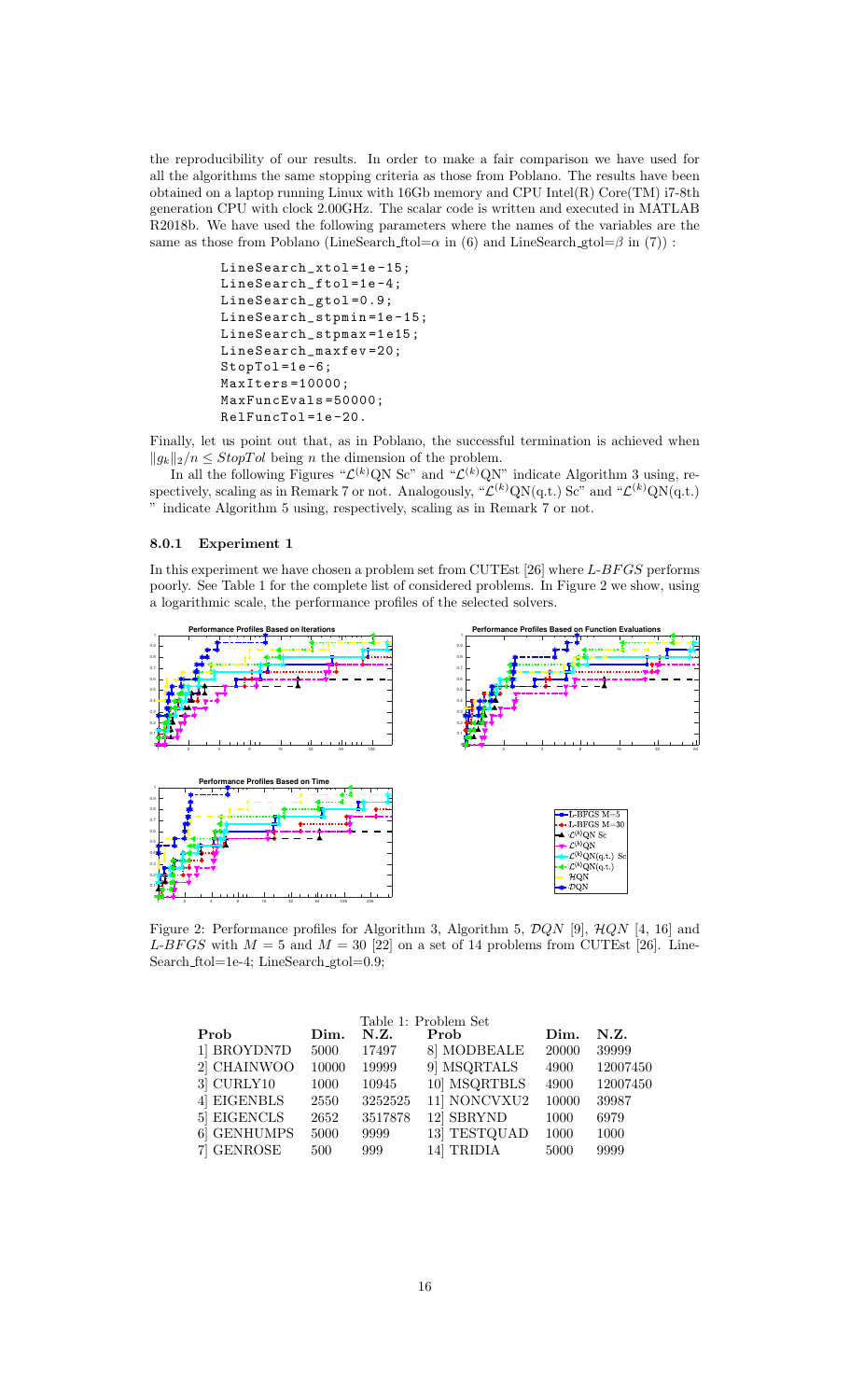#### 8.0.2 Experiment 2

In this experiment we have investigated the problem of approximating a given matrix  $A \in$  $A^{m \times n}$  by a rank-k approximation of the form  $UV^T$ , i.e., the function we wish to optimize is

$$
\min_{U \in \mathbb{R}^{m \times k}, V \in \mathbb{R}^{n \times k}} \|A - UV^T\|_F^2.
$$
\n(67)

Problem  $(67)$  arises in may applications (see for example [25] for applications connected with data mining). In particular, we focus on the dimensionality reduction problem  $((m+n)k <<$ mn) for MINST database [30]. The MINST test-set contains 10000 labeled handwritten digits from 0 to 9 stored as  $28 \times 28$  matrices. For each class, we solve problem (67) where A is a  $m \times n = 28^2 \times \text{class-size}$ , being class-size the number of examples contained in the dataset for the considered digit. In Figures 3 and 4 we show, using a logarithmic scale, the performance profile of the selected solvers when  $k = 2^6$  and  $k = 2^7$ . For details on the choice of the parameters see the preliminaries of this section; we use as  $x_0$  a random vector. In Table 2 we report the dimensions of the involved problems.



Figure 3: Performance profiles for Algorithm 3, Algorithm 5,  $DQN$  [9],  $HQN$  [4, 16] and L-BFGS with  $M = 5$  and  $M = 30$  [22] when  $k = 2^6$ . LineSearch ftol=1e-4; Line Search\_gtol=0.9.



Figure 4: Performance profiles for Algorithm 3, Algorithm 5,  $DQN$  [9],  $HQN$  [4, 16] and L-BFGS with  $M = 5$  and  $M = 30$  [22] when  $k = 2<sup>7</sup>$ . LineSearch\_ftol=1e-4; Line Search\_gtol=0.9.

Table 2: MINST factorization: problems dimensions

| Class/Rank |        |        |        |        |        |        |        |        |        |        |
|------------|--------|--------|--------|--------|--------|--------|--------|--------|--------|--------|
| $k=2^6$    | 12896  | 122816 | 116224 | 114816 | 113024 | 107264 | 111488 | 115968 | 112512 | 114752 |
| $k=2^7$    | 225792 | 245632 | 232448 | 229632 | 226048 | 214528 | 222976 | 231936 | 225024 | 229504 |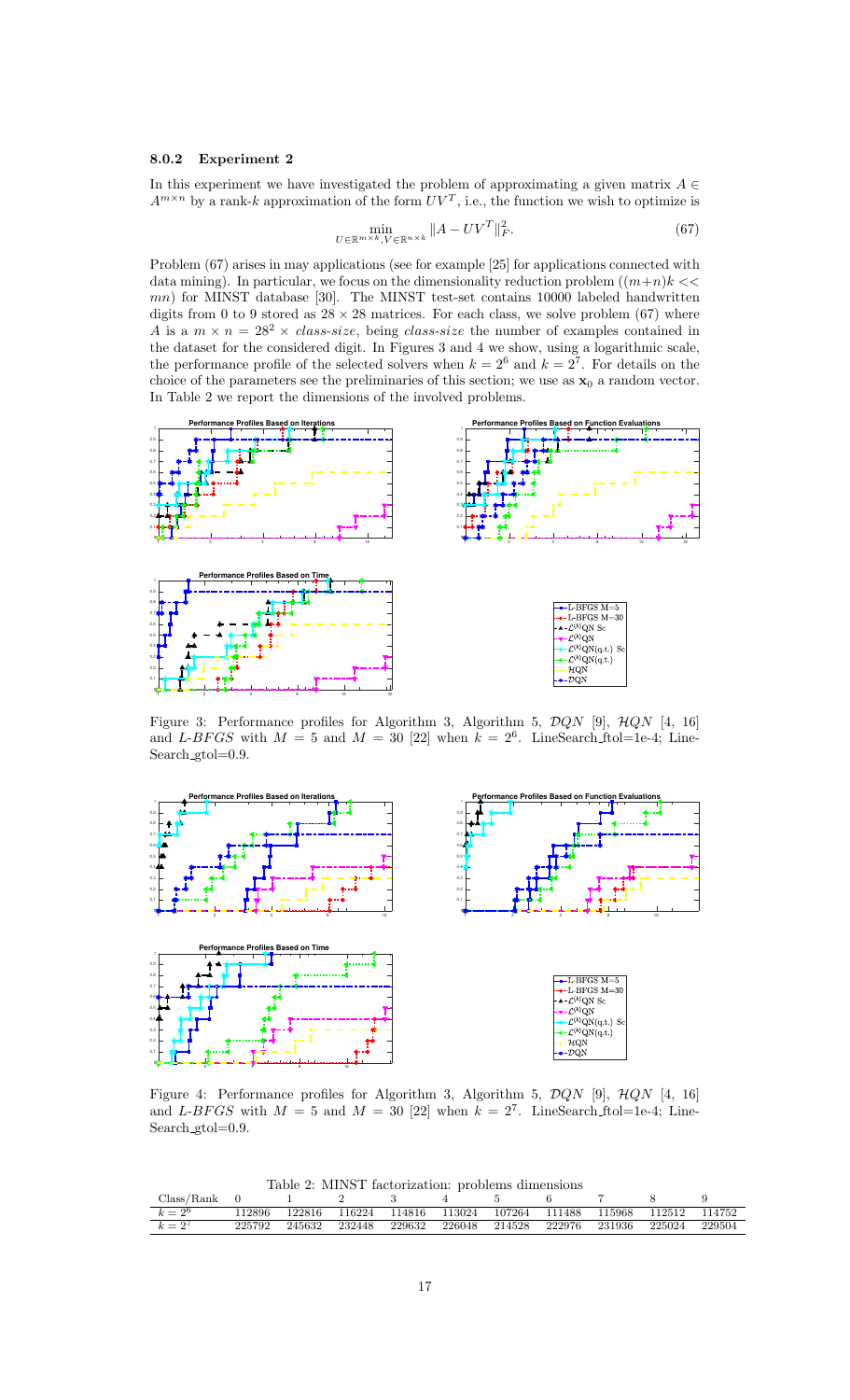#### 8.1 Conclusions and future works

In this work we have proposed and studied the convergence of novel optimization schemes  $\mathcal{L}^{(k)}$ QN obtained by generalizing the updates in the restricted Broyden class by means of projections of the Hessian approximations  $B_k$  on adaptive low complexity matrix algebras  $\mathcal{L}^{(k)}$ , and in particular, we have studied in detail two new BFGS-type methods with theoretical guarantee of convergence.

The finite quadratic termination is not really relevant for general Quasi-Newton methods [29]. However, the numerical results presented in the previous subsections, see " $\mathcal{L}^{(k)}$ QN" and " $\mathcal{L}^{(k)}$ QN(q.t)" in Figures 2,3 and 4, confirm that if this property is added to BFGStype algorithms, as in Algorithm 5, then we succeed in improving the performances of the basic  $\mathcal{L}^{(k)}$ QN scheme in Algorithm 3, which is a convergent refinement of the methods considered in [12].

Moreover the numerical results show that, by an adaptive choice of the matrix algebras  $\mathcal{L}^{(k)}$ , the robustness of the existing fixed algebras  $\mathcal{L}QN$  methods,  $\mathcal{D}QN$  and  $\mathcal{H}QN$ , can be overcome (see Figures 3 and 4), even though this does not guarantee the best performance in terms of Iteration, Function Evaluations or Execution Time (see Figure 2). Notice, moreover, that the methods  $\mathcal{D}QN$  and  $\mathcal{H}QN$  [4, 9, 24] are competitive for other classes of problems.

Now, in Experiment 1, the comparison of the proposed  $\mathcal{L}^{(k)}(N)$  methods is not totally favorable. In fact, Figure 2 shows that the best performers are  $DQN$  and  $HQN$ . However, the improved robustness of our proposal, already traceable in Experiment 1, is further underpinned by Experiment 2, where Algorithm 5 always reaches the required level of accuracy within the maximum number of allowed iterations, whereas  $L-BFGS$  with  $M=5$ and  $M = 30$  drastically changes its behavior when switching from rank  $2^6$  to rank  $2^7$ . In this experiment, a straightforward implementation of our proposals does not guarantee to outperform L-BFGS with  $M = 5$ .

However, on this set of problems, the efficiency of our proposals is dramatically improved by introducing a self-scaling factor as outlined in Remark 7. In this case, see " $\mathcal{L}^{(k)}$ QN Sc" and " $\mathcal{L}^{(k)}$ QN(q.t) Sc" in Figure 4, our proposals clearly outperform L-BFGS with  $M = 5$ and  $M = 30$ .

It is important to note that our proposals dot not require the choice of a problem dependent parameter as  $M$  in  $L$ - $BFGS$  and that, in general, if  $M$  is big, require less memory to be implemented.

By the above reasons, further investigation urges in order to understand if the new method could be a valid competitor of  $L-BFGS$ , in particular for those problems where large values of the parameter  $M$  must be chosen in order to guarantee satisfactory performances (see also [28]) or for those problems where the computation of the gradient is expensive, as those coming from data science or optimal control (see, for example, [5, 14]).

It is clear that  $\mathcal{L}^{(k)}(N)$  methods should be also compared with the class of nonlinear conjugate gradient methods. Moreover, it would be important to understand if the matrices generated by means of our Quasi Newton-type updates could be useful as preconditioners for nonlinear conjugate gradient methods as in [10]. Of course, further investigation should be devoted, in future, in order to understand if the Broyden Class-version of Algorithm 3 or Algorithm 5 can produce better performances for  $\phi \in (0, 1)$ . Last but not least, it could be interesting to understand if the results presented in this paper can be extended to the modified  $BFGS$  method for non-convex functions as in [31]. Finally the connections with Quasi-Newton Self-Scaling methods [35, 2] should be further explored.

## Acknowledgments

We would like to thank the referees for their thorough reading of the manuscript, valuable suggestions and for pointing to relevant typos.

## 9 Appendix 1: Householder Matrices

The results contained in this section are borrowed from [13] and we refer the interested reader there for more details.

**Definition 1** (Householder Orthogonal Matrix). Given a vector  $\mathbf{p} \in \mathbb{R}^n$  define

$$
\mathcal{H}(\mathbf{p}):=I_n-\frac{2}{\|\mathbf{p}\|^2}\mathbf{p}\mathbf{p}^T.
$$

Consider two vectors  $\mathbf{v}, \mathbf{z} \in \mathbb{R}^n$ . From direct computation one can check that defining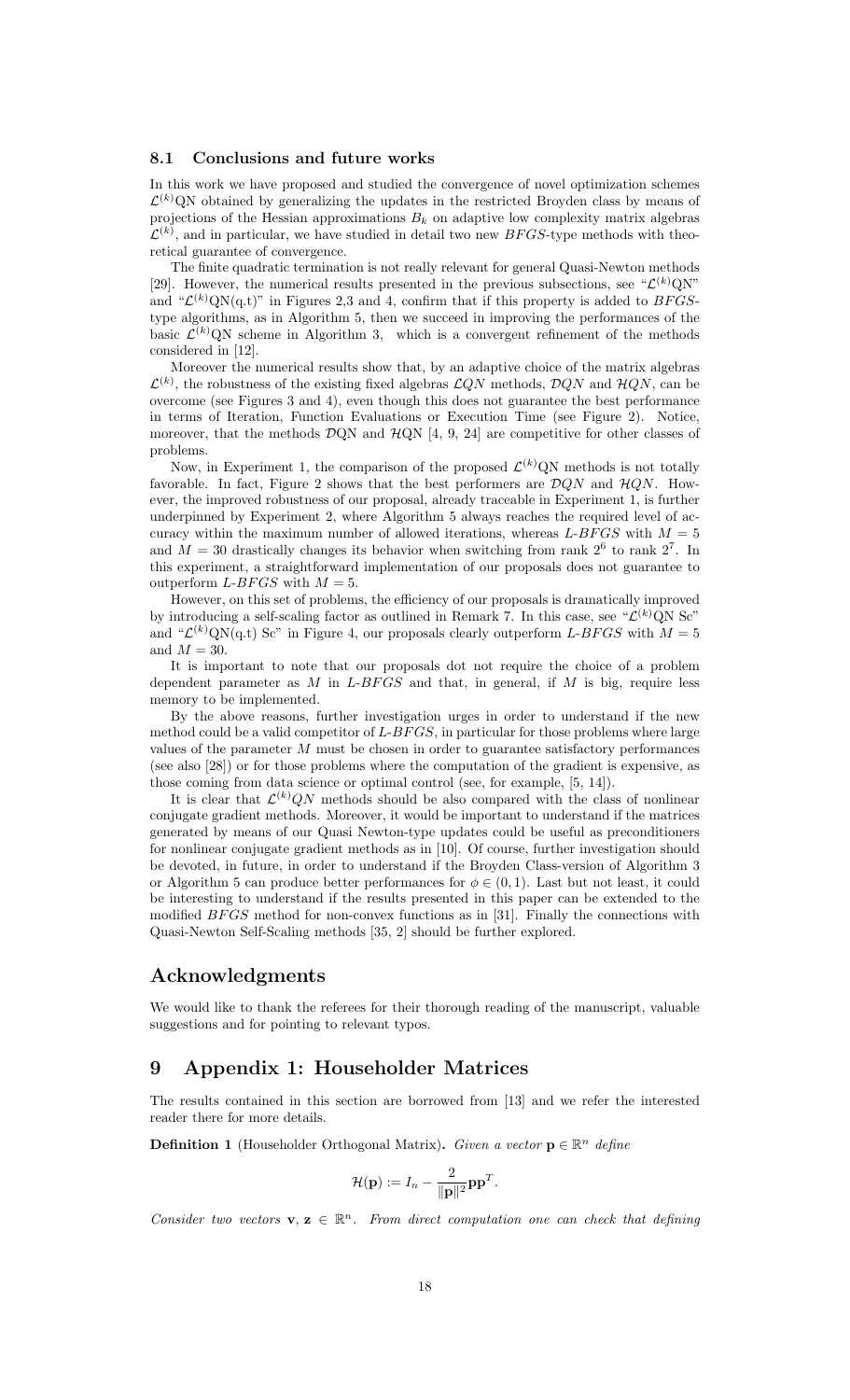$\mathbf{p} = \mathbf{v} - \frac{\|\mathbf{v}\|}{\|\mathbf{z}\|}$  $\frac{\|\mathbf{v}\|}{\|\mathbf{z}\|}$  **z** with  $\mathbf{z} \neq 0$ , we have

$$
\mathcal{H}(\mathbf{p})\mathbf{v} = \frac{\|\mathbf{v}\|}{\|\mathbf{z}\|} \mathbf{z}.
$$

**Lemma 5** ([13]). Consider  $W = [\mathbf{w}_1 | \dots | \mathbf{w}_s] \in \mathbb{R}^{n \times s}, V = [\mathbf{v}_1 | \dots | \mathbf{v}_s] \in \mathbb{R}^{n \times s}$  of full rank **Lemma 5** ([13]). Consider  $W = [\mathbf{w}_1 | \dots | \mathbf{w}_s] \in \mathbb{R}^{m \times n}$ ,  $V = [\mathbf{v}_1 | \dots | \mathbf{v}_s] \in \mathbb{R}^{m \times n}$  of  $f(x)$  and such that  $s \leq n$ ,  $W^T W = V^T V$ . Then there exist  $\mathbf{h}_1, \dots, \mathbf{h}_s \in \mathbb{R}^n$ ,  $\|\mathbf{h}_i\| = \sqrt{n}$ 2, such that the orthogonal matrix  $U = H(\mathbf{h}_s) \cdots H(\mathbf{h}_1)$ , product of s Householder matrices, satisfies the following identities

$$
U\mathbf{w}_i = \mathbf{v}_i \text{ for all } i \in \{1, \ldots, s\}.
$$

The vectors  $\mathbf{h}_i$  for  $i \in \{1, \ldots, s\}$  can be obtained by setting:

$$
\mathbf{h}_{i} := \mathcal{H}(\mathbf{h}_{i-1}) \cdots \mathcal{H}(\mathbf{h}_{1})(\mathbf{w}_{i} - \mathbf{w}_{i-1}) - (\mathbf{v}_{i} - \mathbf{v}_{i-1}),
$$
  
\n
$$
\mathbf{h}_{i} := (\sqrt{2} / \|\widetilde{\mathbf{h}}_{i}\|) \widetilde{\mathbf{h}}_{i}
$$
\n(68)

(where we set  $\mathbf{h}_0 = \mathbf{w}_0 = \mathbf{v}_0 = \mathbf{0}$ ). If  $s = n$  we have  $\mathbf{h}_n = \mathbf{0}$  or  $\mathbf{h}_n = \frac{\sqrt{2}}{\|\mathbf{v}_n\|} \mathbf{v}_n$ . The cost of the computation of the  $\mathbf{h}_i$  for  $i=1,\ldots,s$  is:

$$
[s(s-1)n + s(2n+1)] \text{ mult. } + [(s(s+2)-2)n + s(n-1)] \text{ add. } + s \text{ sq. roots.}
$$

Observe that when  $\mathbf{w}_i = \mathbf{e}_{k_i}$  for  $i = 1, \ldots, s$ , that is when  $\mathbf{v}_1, \ldots, \mathbf{v}_s$  are orthonormal and we are interested to construct an orthogonal U with s columns fixed as  $\mathbf{v}_1, \ldots, \mathbf{v}_s$ , it is possible to save  $(s-1)n$  mult. and  $(3s-2)n$  add..

*Proof.* The explicit expression of the  $h_i$  in (68) is obtained by applying the techniques for their construction introduced in [13].  $\Box$ 

## 10 Appendix 2: details on Theorem 1

In order to prove inequality (38) it is enough to prove that:

**Lemma 6.** There exists  $c_3$  constant with respect to j and depending only on s and M such that

$$
\gamma((j+1-s)+1)^n \le c_3^{j+1-s} \text{ for all } j \ge s, \text{ where } \gamma := \left(\frac{c_1}{n}\right)^n \frac{1}{\det B_s}
$$

(of course, such  $c_3$  turns out to be greater than 1).

In fact, once Lemma 6 is proved, the constant  $c_2$  (constant with respect to j) for which (38) is verified, will be  $c_2 = 2c_1c_3/(1-\beta)$  (note that  $c_2$  depends only s, M,  $\beta$  but not on j).

*Proof.* Fix  $\tilde{c}_3 > 1$ . Note that the sequence of positive numbers

$$
\frac{\gamma((j+1-s)+1)^n}{\tilde{c}_3^{j+1-s}} \text{ for } j=s, s+1, \dots
$$

converges to zero as  $j \to +\infty$ ; thus there exists  $j^* \geq s$  (depending on s, M and  $\tilde{c}_3$ ) s.t.

$$
\gamma((j+1-s)+1)^n \leq \tilde{c}_3^{j+1-s}
$$
 for all  $j \geq j^*$ .

Note also that for all  $j \in \{s+1,\ldots,j^*-1\}$  we have

$$
\gamma((j+1-s)+1)^n \le \gamma(j^*-s+1)^n \tag{69}
$$

and consider  $\hat{j} \geq j^*$  s.t.  $\gamma(\hat{j} - s + 1)^n > 1$  ( $\hat{j}$  depends on s,  $M$ ,  $\gamma$  and  $\tilde{c}_3$ ). From (69) we have

$$
\gamma((j+1-s)+1)^n \le \gamma(\hat{j}-s+1)^n \le (\gamma(\hat{j}-s+1)^n)^{j+1-s}
$$

for all  $j \in \{s, s+1, \ldots j^* - 1\}.$ 

Collecting the above results, we can conclude that

$$
\gamma((j+1-s)+1)^n \le c_3^{j+1-s} \text{ for all } j \ge s \tag{70}
$$

where  $c_3 := \max{\{\tilde{c}_3, \gamma(\hat{j} - s + 1)^n\}}$   $(c_3 > 1$  and depends on s, M and  $\tilde{c}_3$ ).

Finally note that, once  $\tilde{c}_3$  is fixed, it is clear that  $c_3$  depends only on  $s, M$ .  $\Box$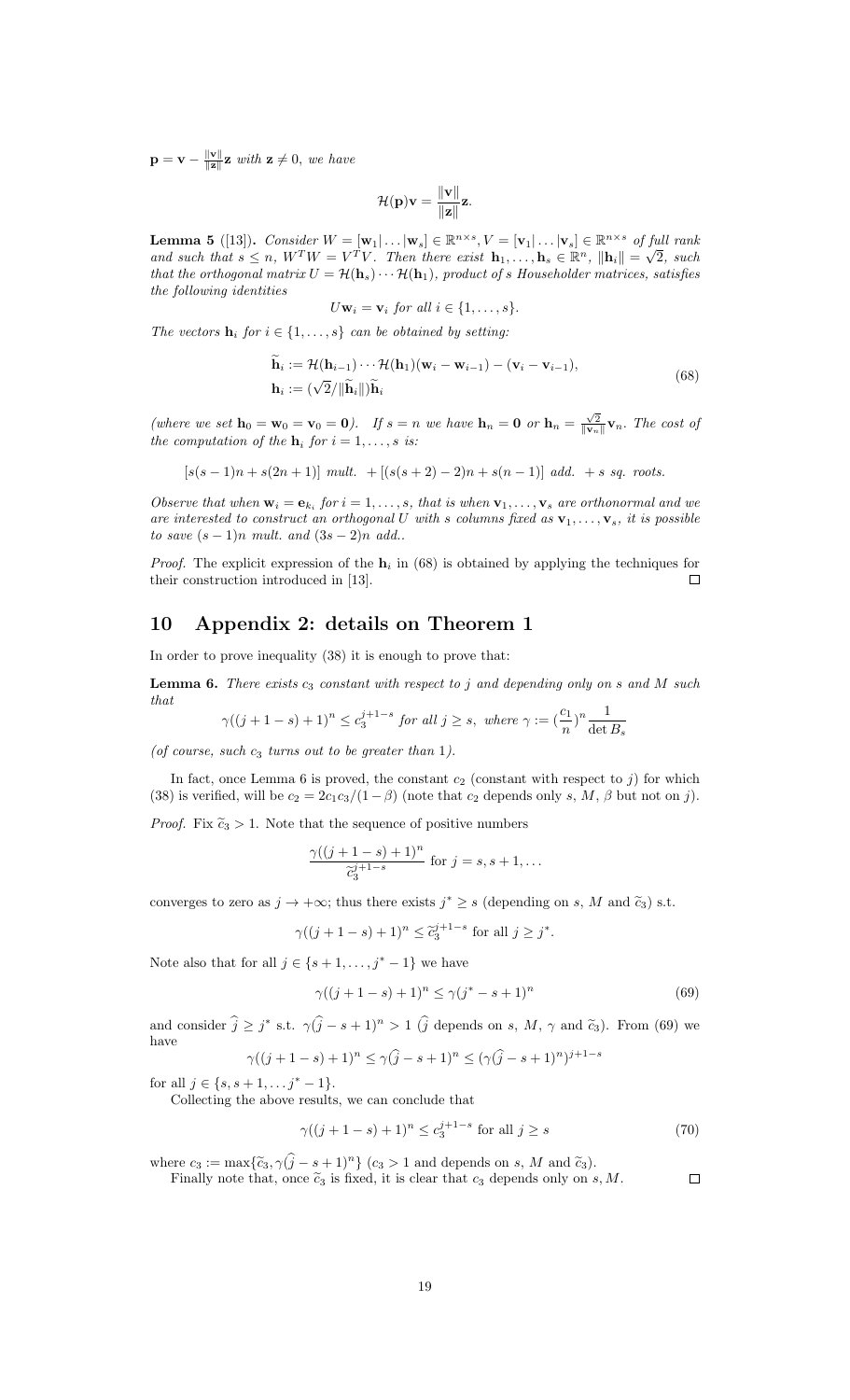In order to prove inequality (38<sub>1</sub>), define  $a_k := (1 - \phi - \psi_k \phi) ||\mathbf{g}_k||^2 / \mathbf{s}_k^T(-\mathbf{g}_k) > 0$ . We know that  $\lim_{k \to +\infty} a_k = +\infty$  and we have to show that there exists  $j^* \geq s$  such that

$$
\prod_{k=s}^{j} a_k > c_2^{j+1-s} \text{ for all } j \ge j^*.
$$
 (71)

If  $a_k \ge c_2$  for all  $k \ge s$ , since it must be  $a_k > c_2$  for infinite indexes k, then the thesis is obvious. So assume that there exists some index k such that  $a_k < c_2$ . Let  $r \geq s$  be such that  $a_k > c_2$  for all  $k > r.$  Note that  $c_2 > \min_{k=s,...,r} a_k.$  Set

$$
t:=\big(\frac{c_2}{\min_{k=s,\ldots,r}a_k}\big)^{r+1-s}>1.
$$

Let  $j^* > r + 1$  be such that  $a_k \geq tc_2$  for all  $k \geq j^*$ . Then we have

$$
\prod_{k=s}^{j^*} a_k = \left( \prod_{k=s}^r a_k \right) \left( \prod_{k=r+1}^{j^*-1} a_k \right) a_{j^*} >
$$
\n
$$
\left( \min_{k=s,\dots,r} a_k \right)^{r-s+1} c_2^{j^*-r-1} t c_2 =
$$
\n
$$
\left( \min_{k=s,\dots,r} a_k \right)^{r-s+1} \left( \frac{c_2}{\min_{k=s,\dots,r} a_k} \right)^{r-s+1} c_2^{j^*-r} = c_2^{j^*-s+1},
$$

i.e.,  $\prod_{k=1}^{j^*}$  $j^*_{k=s} a_k > c_2^{j^*-s+1}$ . Thus we obtain (71) since  $a_k \geq tc_2 > c_2$  for  $k > j^*$ .

## References

- [1] M. Al-Baali. Analysis of a family of self-scaling quasi-newton methods. Dept. of Mathematics and Computer Science, United Arab Emirates University, Tech. Report, 1993.
- [2] M. Al-Baali. Global and superlinear convergence of a restricted class of self-scaling methods with inexact line searches, for convex functions. Comput. Optim. Appl., 9(2):191–203, 1998.
- [3] N. Andrei. A double-parameter scaling broyden–fletcher–goldfarb–shanno method based on minimizing the measure function of byrd and nocedal for unconstrained optimization. J. Optim. Theory Appl., 178(1):191–218, 2018.
- [4] A. Bortoletti, C. Di Fiore, S. Fanelli, and P. Zellini. A new class of quasi-newtonian methods for optimal learning in MLP-networks. IEEE Trans. Neural Netw., 14(2):263– 273, Mar 2003.
- [5] L. Bottou, F. E. Curtis, and J. Nocedal. Optimization methods for large-scale machine learning. Siam Rev., 60(2):223–311, 2018.
- [6] R. H. Byrd, S. L. Hansen, J. Nocedal, and Y. Singer. A stochastic quasi-newton method for large-scale optimization. SIAM J. Optim., 26(2):1008–1031, 2016.
- [7] R. H. Byrd and J. Nocedal. A tool for the analysis of quasi-newton methods with application to unconstrained minimization. SIAM J. Numer. Anal., 26(3):727–739, 1989.
- [8] R. H. Byrd, J. Nocedal, and Y.-X. Yuan. Global convergence of a class of Quasi-Newton methods on convex problems. SIAM J. Numer. Anal., 24(5):1171–1190, 1987.
- [9] J. F. Cai, R. H. Chan, and C. Di Fiore. Minimization of a detail-preserving regularization functional for impulse noise removal. J. Math. Imaging Vision, 29(1):79–91, 09 2007.
- [10] A. Caliciotti, G. Fasano, and M. Roma. Novel preconditioners based on quasi–newton updates for nonlinear conjugate gradient methods. Optim. Lett., 11(4):835–853, 2017.
- [11] S. Cipolla, C. Di Fiore, and F. Tudisco. Euler-Richardson method preconditioned by weakly stochastic matrix algebras: a potential contribution to Pagerank computation. Electron. J. Linear Algebra, 32:254–272, 2017.
- [12] S. Cipolla, C. Di Fiore, F. Tudisco, and P. Zellini. Adaptive matrix algebras in unconstrained minimization. *Linear Algebra Appl.*,  $471(0):544 - 568$ , 2015.
- [13] S. Cipolla, C. Di Fiore, and P. Zellini. Low complexity matrix projections preserving actions on vectors. Calcolo, 56(2):8, 2019.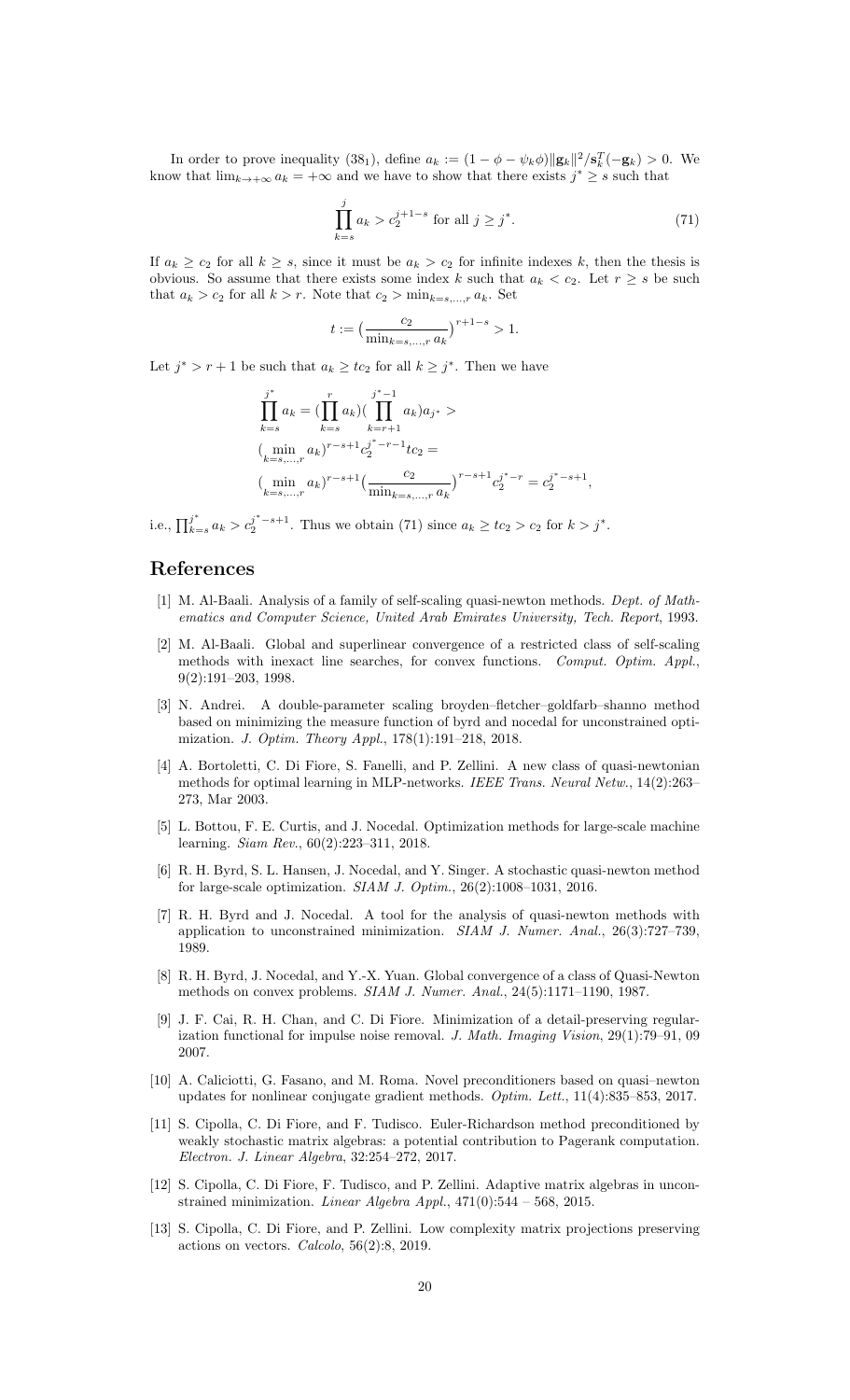- [14] S. Cipolla and F. Durastante. Fractional PDE constrained optimization: An optimizethen-discretize approach with L-BFGS and approximate inverse preconditioning. Appl. Numer. Math., 123:43–57, 2018.
- [15] C. Di Fiore. Structured matrices in unconstrained minimization methods. Chap. in Contemporary Mathematics, pages 205–219, 2003.
- [16] C. Di Fiore, S. Fanelli, F. Lepore, and P. Zellini. Matrix algebras in Quasi-Newton methods for unconstrained minimization. Numer. Math., 94(3):479–500, 2003.
- [17] C. Di Fiore, S. Fanelli, and P. Zellini. Low-complexity minimization algorithms. Numer. Linear Algebra Appl., 12(8):755–768, 2005.
- [18] C. Di Fiore, S. Fanelli, and P. Zellini. Low complexity secant quasi-newton minimization algorithms for nonconvex functions. J. Comput. Appl. Math., 210(1-2):167–174, 2007.
- [19] C. Di Fiore, F. Lepore, and P. Zellini. Hartley-type algebras in displacement and optimization strategies. Linear Algebra Appl., 366:215–232, 2003.
- [20] C. Di Fiore and P. Zellini. Matrix algebras in optimal preconditioning. Linear Algebra Appl.,  $335(1-3):1 - 54$ ,  $2001$ .
- [21] E. D. Dolan and J. J. Moré. Benchmarking optimization software with performance profiles. Math. Program., 91(2):201–213, 2002.
- [22] C. L. Dong and J. Nocedal. On the limited memory BFGS method for large scale optimization. Math. Program., 45(1-3):503–528, 08 1989.
- [23] D. M. Dunlavy, T. G. Kolda, and E. Acar. Poblano v1. 0: A matlab toolbox for gradientbased optimization. Sandia National Laboratories, Albuquerque, NM and Livermore, CA, Tech. Rep. SAND2010-1422, 2010.
- [24] A. Ebrahimi and G. Loghmani. B-spline curve fitting by diagonal approximation BFGS methods. Iran. J. Sci. Technol. Trans. A Sci., pages 1–12.
- [25] L. Eldén. Numerical linear algebra in data mining. Acta Numer.,  $15:327-384$ , 2006.
- [26] N. I. Gould, D. Orban, and P. L. Toint. Cutest: a constrained and unconstrained testing environment with safe threads for mathematical optimization. Comput. Optim. Appl., 60(3):545–557, 2015.
- [27] R. A. Horn and C. R. Johnson. Matrix analysis, 2nd. Cambridge University press, 2013.
- [28] L. Jiang, R. H. Byrd, E. Eskow, and R. B. Schnabel. A preconditioned L-BFGS algorithm with application to molecular energy minimization. Technical report, Colorado University at Boulder Dept. of Computer Science, 2004.
- [29] T. G. Kolda, D. P. O'leary, and L. Nazareth. BFGS with update skipping and varying memory. *SIAM J. Optim.*, 8(4):1060-1083, 1998.
- [30] Y. Lecun, L. Bottou, Y. Bengio, and P. Haffner. Gradient-based learning applied to document recognition. Proceedings of the IEEE, 86(11):2278-2324, 1998.
- [31] D.-H. Li and M. Fukushima. A modified BFGS method and its global convergence in nonconvex minimization. J. Comput. Appl. Math., 129(1):15–35, 2001.
- [32] C. Liu and S. A. Vander Wiel. Statistical Quasi-Newton: A new look at least change. SIAM J. Optim., 18(4):1266–1285, 2007.
- [33] L. Nazareth. A relationship between the BFGS and conjugate gradient algorithms and its implications for new algorithms. SIAM J. Numer. Anal., 16(5):794–800, 1979.
- [34] J. Nocedal and S. J. Wright. Numerical Optimization. Springer, 2nd edition, 2006.
- [35] J. Nocedal and Y.-x. Yuan. Analysis of a self-scaling Quasi-Newton method. Math. Program., 61(1-3):19–37, 1993.
- [36] S. S. Oren and D. G. Luenberger. Self-scaling variable metric (SSVM) algorithms: Part i: Criteria and sufficient conditions for scaling a class of algorithms. Management Science, 20(5):845–862, 1974.
- [37] M. J. D. Powell. Some global convergence properties of a variable metric algorithm for minimization without exact line searches. Nonlinear Program., SIAM-AMS Proc., 9:53–72, 1976.